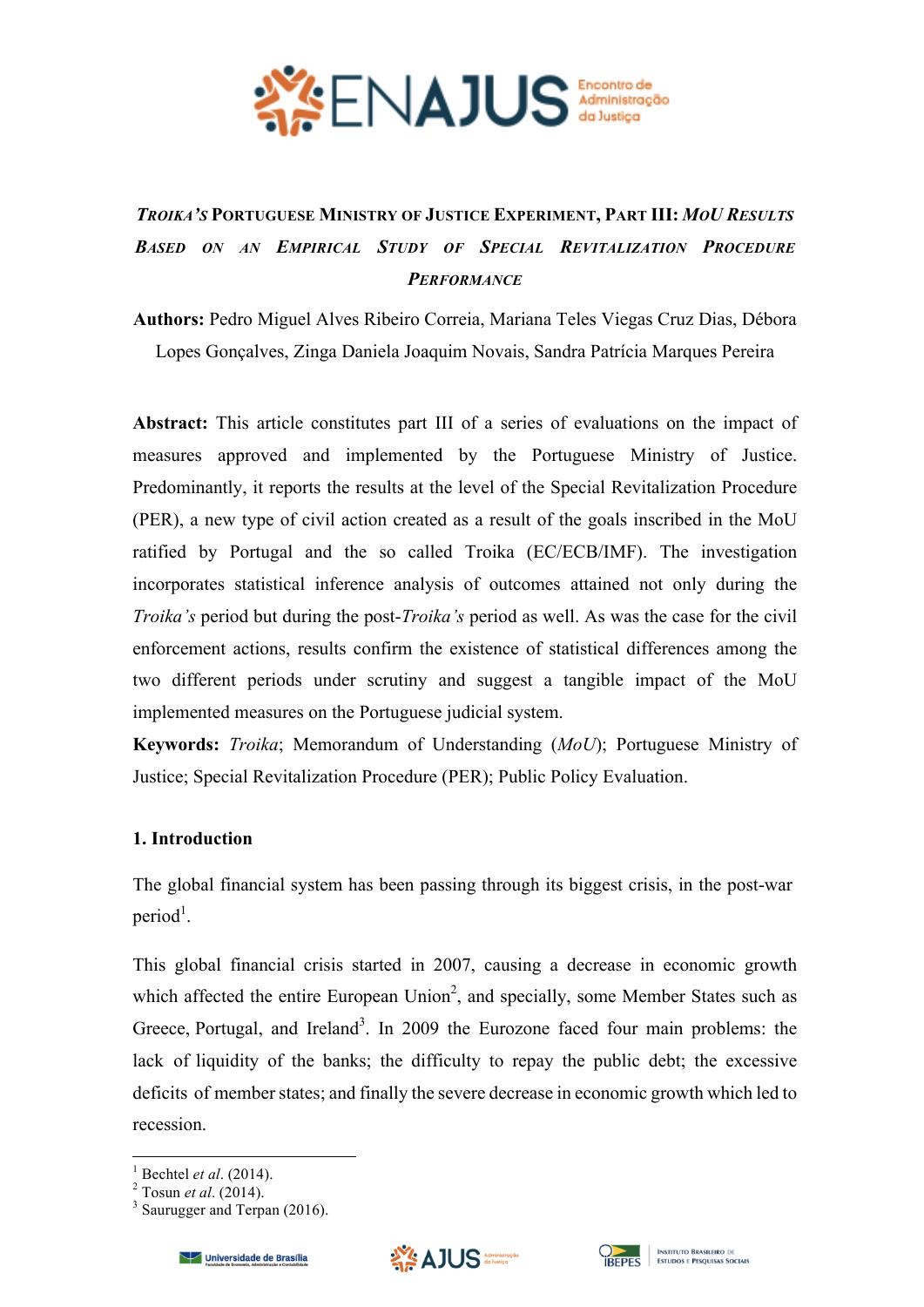

In order to solve the issues above, a core group of Member States backed by the European Council, the European Commission, the European Central Bank and the International Monetary Fund, defended the necessity of enforce stern public policies at the European Union level<sup>4</sup>.

Justice is one of the pillars of the economy. Nowadays, the reform of the judicial system is among the main goals of several (if not most) countries. Society requires this reform to be incrementally complex and to account for the national social-economic context and the external pressures<sup>5</sup>. In recent years, some European justice administration systems promoted management and legislative reforms in order to overcome (or, at least, mitigate) this crisis $<sup>6</sup>$ .</sup>

The emergence of the New Public Management, during the 80's, under the government of Margaret Thatcher in the United Kingdom<sup>7</sup> is one of the reasons that led to the appearance of the managerialist reforms on the Western Countries. The New Public Management came to induce the introduction of techniques and models of private management in public administration in order to combat the excess budget deficits in the public sector, leading to a new rationality in public services $\delta$ .

According Christopher Hood (1991), one can identify seven doctrinal components for New Public Management, based on overlapping perceptions: public sector professionalization in management; clear standards and performance measures; focus on results control; dissolution of public sector units; public sector increase of competitiveness; introduction of management practices from the private sector; and increase of discipline in the usage of resources.

Therefore, one can observe that the New Public Management doctrine provides governments with multiple principles applicable in their administrative reforms. This ideal of administrative reform led to the implementation of a set of new policies through the decentralization, delegation and deregulation of the public sector<sup>9</sup>.





<sup>4</sup> Saurugger and Terpan (2016).

 $<sup>5</sup>$  Gomes (2007).</sup>

 $6$  European Commission for the Efficiency of Justice (2016).

 $7$  Gruening (2001).

<sup>8</sup> Araújo and Branco (2009); Lapsey (2009).

<sup>&</sup>lt;sup>9</sup> Madureira and Rodrigues (2006).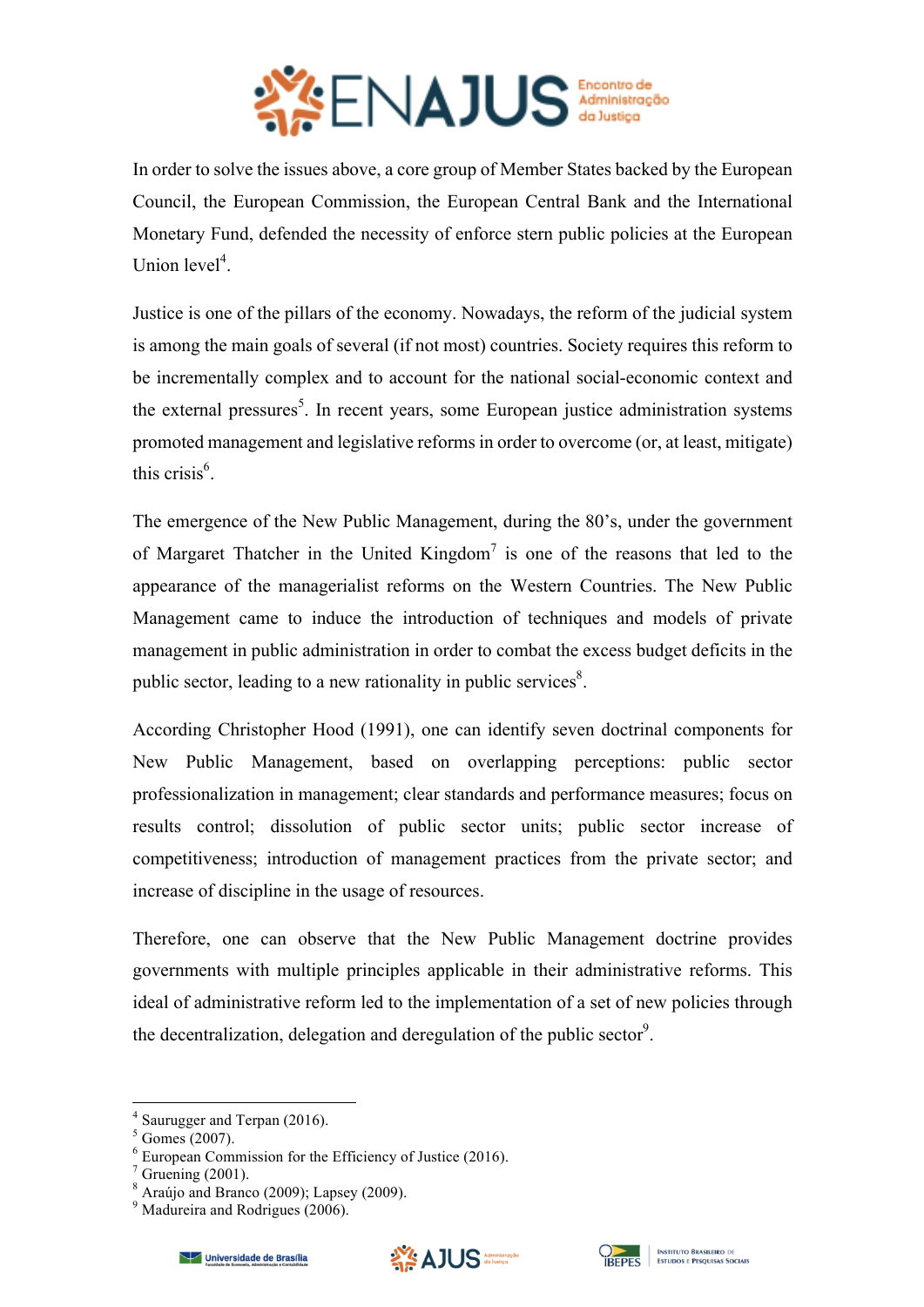

The excessive criticism of bureaucracy and of public organizations arose in connection to the assumption that private management leads to efficiency<sup>10</sup>. The suggested solution by the New Public Management supporters emphasizes the introduction of simplifications in the public sector, aiming at the reduction of legal complexity and at the reduction of bureaucracy in the following core areas: legislative complexity; reengineering of the organizational structure; use of information and communication technologies; improvement of information regarding administrative requisites and services supply; and coordination of the various administrative stipulations resulting from public administration activity.

In Portugal's particular case, this type of reform was also included in the political agenda, aiming not only the increase of efficiency, effectiveness and economy, but also the increase of quality in justice administration<sup>11</sup> (Gomes, 2007). Academic literature on Portuguese or Portuguese related legislation is fairly common<sup>12</sup>. Academic literature on justice administration and the quality of justice in Portugal has increased in recent years<sup>13</sup>. However, academic literature on public policy evaluation for the Portuguese justice sector remains scarce<sup>14</sup>. This article intents to constitute a contribution to this latter category.

## **2. Framework and Objectives**

It can be argued that the Portuguese judicial reforms of the past two decades were significantly inspired by the New Public Management principles for the public sector.

On May, 2011, the New Public Management orientation was reinforced by the Memorandum of Understanding  $(MoU)^{15}$ , ratified by the Portuguese government, the European Commission, the European Central Bank and the International Monetary Fund. By doing so, the Portuguese government committed to undertake an important set of





<sup>&</sup>lt;u> Andrew Maria (1989)</u>

<sup>&</sup>lt;sup>10</sup> Madureira and Rodrigues (2006).<br><sup>11</sup> Gomes (2007).<br><sup>12</sup> See, for instance, Jesus and Correia (2015); Correia and Jesus (2013, 2014a, 2014b, 2014c, 2016a, 2016b).

<sup>20100).&</sup>lt;br><sup>13</sup> See, for instance, Correia e Bilhim (2014); Correia (2011, 2012, 2013, 2015); Guimarães *et al.* (2015); Correia *et al.* (2013, 2016); Pereira e Wemans (2015, 2017).

<sup>&</sup>lt;sup>14</sup> See, for instance, Correia and Joaquim (2013); Branco *et al.* (2014); Correia and Videira (2015, 2016). <sup>15</sup> Portugal (2011).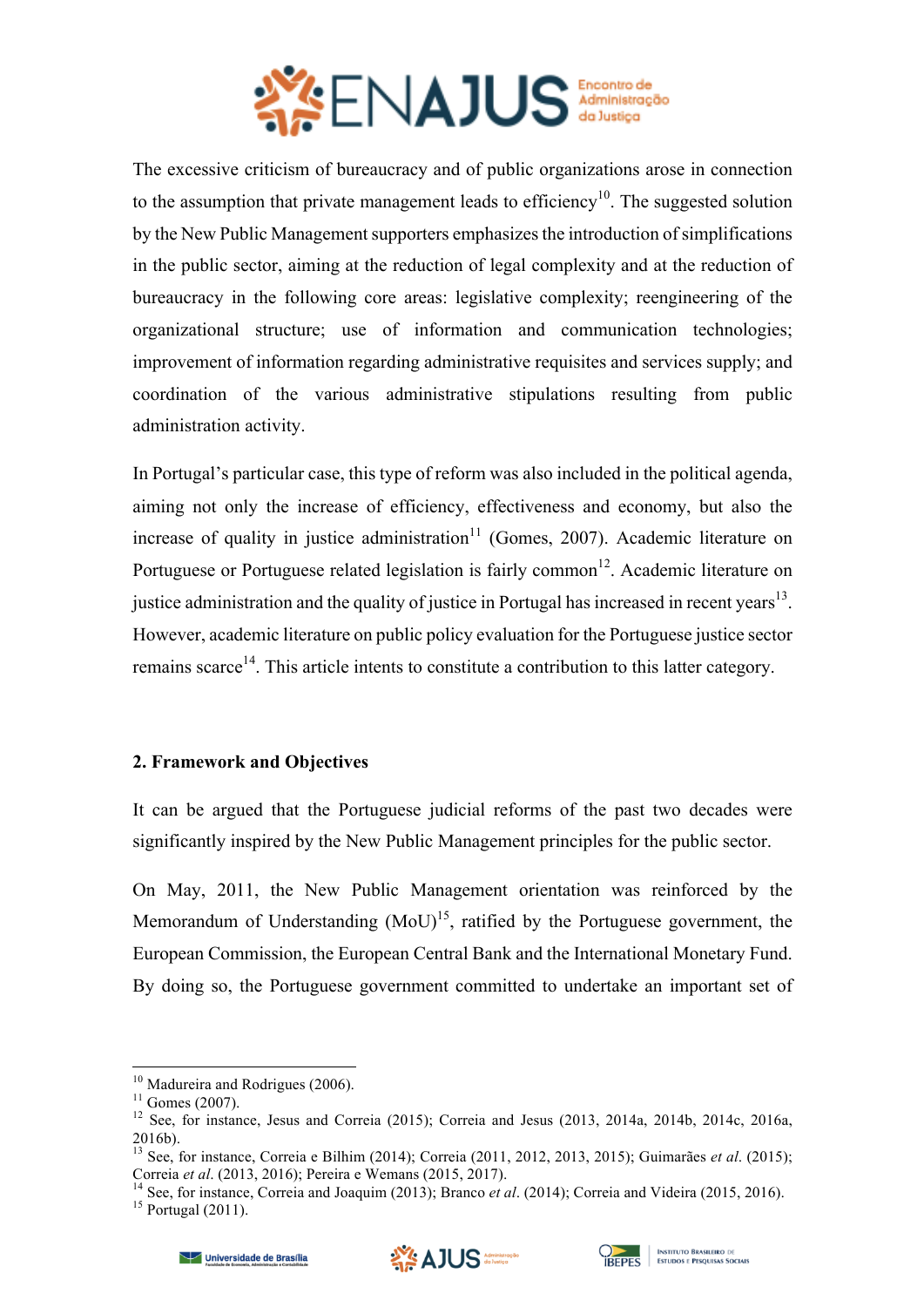

reforms guided by New Public Management principles: reduction of public expenditure, increased state transparency for citizen and reduction of procedural bureaucracy<sup>16</sup>.

The Portuguese justice sector increase of responsiveness and efficiency was also included in the MoU<sup>17</sup> reform plan for the public sector. The commitments established in the MoU for civil actions in Portuguese courts, included provisions for the implementation of specific measures in order to achieve the following objectives: reducing the court's backlog; restructuring the judicial system and management models; amplifying the application of the new experimental civil procedure to other courts; reviewing the civil code; accomplishing the pre-established judicial budget; operationalizing the alternative dispute resolution; and facilitate the usage of restructuring mechanisms for corporations.

This list of objectives or measures was primarily directed to the civil enforcement actions, the civil declaratory actions and other civil actions, such as, for instance, insolvency actions<sup>18</sup>.

The Portuguese government approved the *Revitalizar* program (Council of Ministers Resolution number 11/2012, 3rd of February<sup>19</sup>), aiming to revitalization and restructuration of the business tissue through reviewing out-of-court negotiation system existing then and the creation of special revitalization procedure.

With law  $16/2012^{20}$ , the Portuguese government promoted, on the one hand, the simplification of the formalities of the insolvency action and, on the other hand, created of the Special Revitalization Procedure (PER) with the intent of eliminating judicial delays. In accordance with article 17a, the special revitalization procedures are urgent judicial actions for debtors who are imminently insolvent or in difficult economic situations. The aim of PER actions is to establish agreements conducive to companies' revitalization, therefore avoiding insolvencies and bankruptcies.

In the sequence of the creation of the *Revitalizar* program, Decree-Law number 178/2012, 3th of August<sup>21</sup>, approves the introduction of the Out-of-court System for Recovery of





<sup>&</sup>lt;sup>16</sup> Madureira (2015).<br><sup>17</sup> Portugal (2011).<br><sup>18</sup> Portugal (2012c).<br><sup>20</sup> Portugal (2012b).<br><sup>21</sup> Portugal (2012a).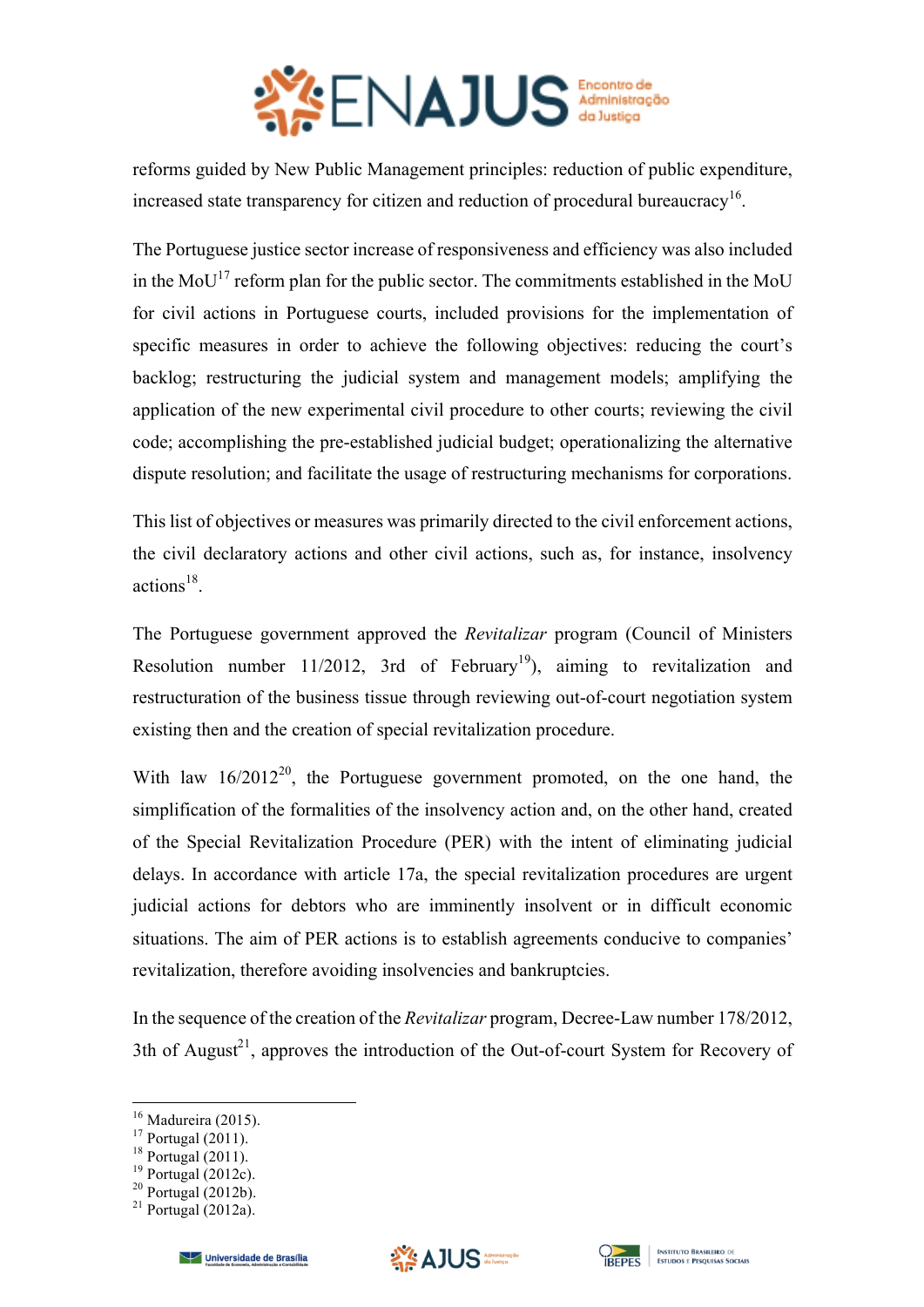

Companies (SIREVE) an out-of-court negotiation system aiming to allow companies to expeditiously, effectively and efficiently renegotiate the fulfillment of their obligations toward creditors. For this purpose, the preexisting out-of-court conciliation procedure, made available by the Institute of Support to Small and Medium Enterprises and Innovation (IAPMEI), was reformed. Being an out-of-court revitalization procedure accompanied by IAPMEI and not by the courts, SIREVE contributes to the simplification of the negotiation process, to the reduction of negotiation process' times, to an increase in security my means of an e-platform and, finally, to the extinction (or not filling) of judicial actions related to the payment of corporations debts. Consequently, SIREVE's creation has allowed the Portuguese government to promote out-of-court resolutions mechanisms, as pre-established on Memorandum of Understanding<sup>22</sup>.

After the *Troika's* intervention in Portugal and the conclusion of the economic and finance assistance, Decree-Law number 26/2015, 6th of February<sup>23</sup>, recognized the improvements accomplished in promoting the regeneration of the national business tissue in the post-*Troika's* intervention period, in Portugal<sup>24</sup>.

As it can be easily concluded from the above, courts can be faced as being subjected to models of public administration relying on managerial practices with institutional and administrative traits. Consequently, when procedures are ineffective or inefficient, the regulatory framework may need amendments in order to optimize those procedures and expedite the judicial actions, contributing to the improvement of quality for the justice sector as a whole<sup>25</sup>. Despite the growth of literature on the subject for the justice sector, the present article doesn´t seek to provide a theoretical framework, providing instead a statistical study based on the quantitative evidences resulting from the implementation of public policies at the level of the Special Revitalization Procedure, during the Troika's Portuguese Ministry of Justice experiment.





<sup>&</sup>lt;sup>22</sup> Portugal (2011).<br><sup>23</sup> Portugal (2015).<br><sup>24</sup> Decree-Law 26/2015 also introduced changes to SIREVE, namely: restraining access conditions, creation of alert mechanisms in case of finance difficulties, transfer of control of the negotiation process throughout the funding period and, lastly, creation of new rules regarding the approval majorities of the recovery plans.<br><sup>25</sup> Ambach and Rackwitz (2013).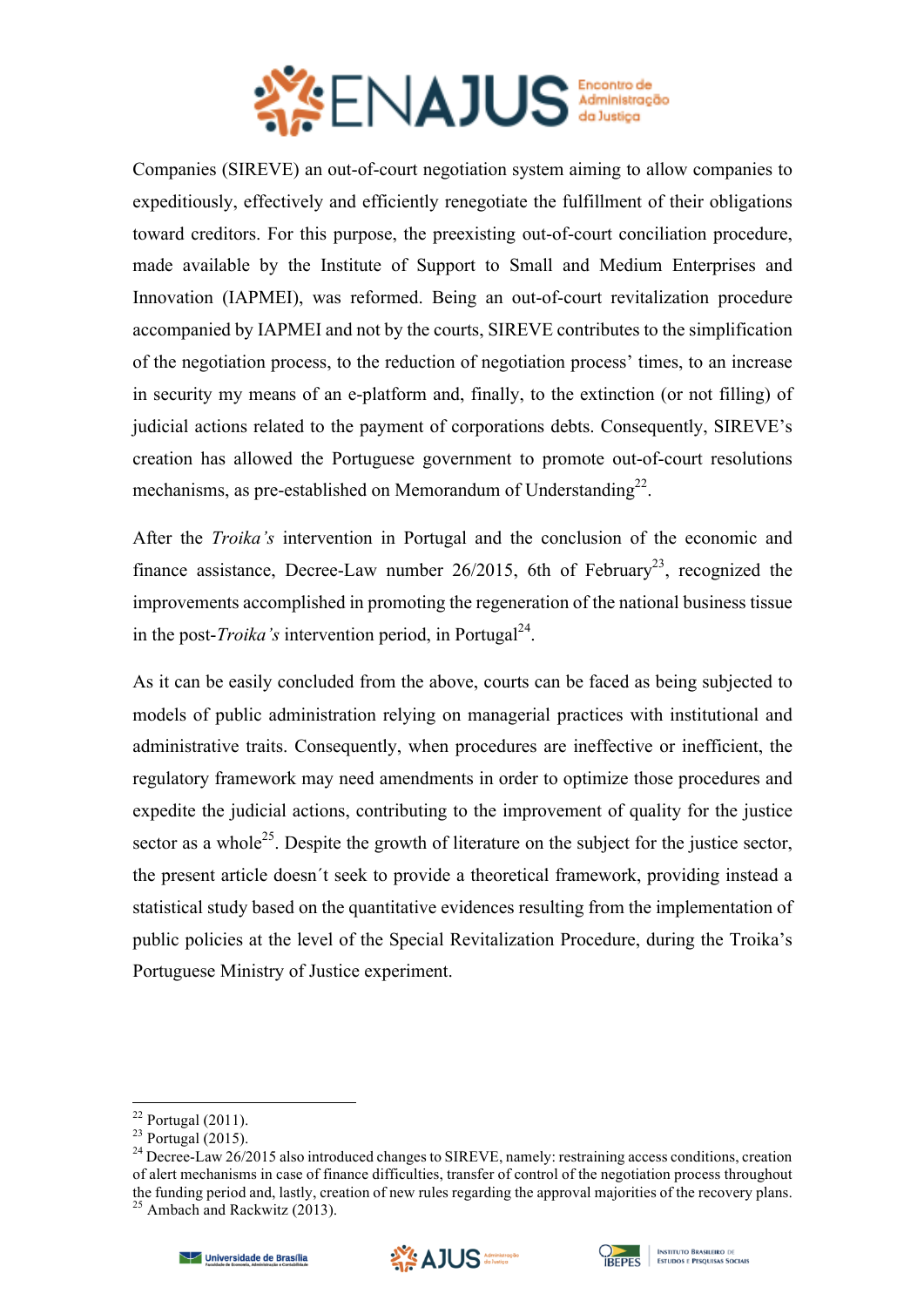

## **3. Methodology**

The empirical analysis was formulated in order to determine the quantitative procedural movement behavior, at the level of the special revitalization procedures, in the Portuguese first instance courts. The methodology used in the present article, previously developed by Correia and Videira (2015, 2016) for the study of civil enforcement actions, is now applied to the special revitalization procedures. Therefore, the same three variables, number of incoming, resolved<sup>26</sup> and pending<sup>27</sup> cases, and the same three compounded indicators, procedural balance<sup>28</sup>, clearance rate<sup>29</sup> and disposition time<sup>30</sup>, used previously by Correia and Videira (2015, 2016), had their chronological evolution scrutinized<sup>31</sup>. Data for the three original raw variables is collected, treated and released to the public by the Directorate General for Justice Policy, and is available at http://www.siej.dgpj.mj.pt. Calculation formulas for the three compound indicators can be found, for instance, in Correia and Videira (2015, 2016):

Procedural balance<sub>t</sub> = Number of new cases<sub>t</sub> – Number of resolved cases<sub>t</sub>

Clearance rate<sub>t</sub> =  $\frac{Number\ of\ resolved\ cases_t}{Number\ of\ new\ cases_t}$ Number of new cases<sub>t</sub>

Disposition time<sub>t</sub> =  $\frac{Number\ of\ pending\ cases_t}{Number\ of\ resolved\ cases}$ Number of resolved cases<sub>t</sub>  $\times$ Number of days $_{t}$ 

The temporal evolution analysis conducted for this case type was built around a 53-month sample spanning from May 2012 (coinciding with the creation of the Special





<sup>&</sup>lt;sup>26</sup> For a precise English translation of the notion of resolved case, provided in Portuguese by the Directorate General for Justice Policy (2016), see Correia and Videira (2015).<br><sup>27</sup> For a precise English translation of the notion of pending case, provided in Portuguese by the Directorate

General for Justice Policy (2016), see Correia and Videira (2015).

<sup>&</sup>lt;sup>28</sup> According to Correia and Videira (2015, 2016), "the negative values correspond to a favorable procedural balance (more completed cases than new ones and therefore a decrease in the pendency) and the positive values correspond to an unfavorable procedural balance (more new cases than completed ones and therefore an increase in the pendency)".

<sup>&</sup>lt;sup>29</sup> According to Correia and Videira (2015, 2016), "the values higher than 100% correspond to a favorable clearance rate (more completed cases than new ones and therefore a decrease in the pendency) and the values lower than 100% correspond to an unfavorable clearance rate (more new cases than completed ones and therefore an increase in the pendency)".

<sup>&</sup>lt;sup>30</sup> According to Correia and Videira (2015, 2016), "the lower the value the most favorable it is".<br><sup>31</sup> In line with the option taken by Correia and Videira (2016): "Cases that were transferred, attached, incorporated or joined to other procedures and those sent to another entity were withdrawn from the initial data, as they do not correspond to new cases in the courts but simply to internal transfers within the Portuguese judicial system and, therefore, do not reflect meaningful supply or demand data".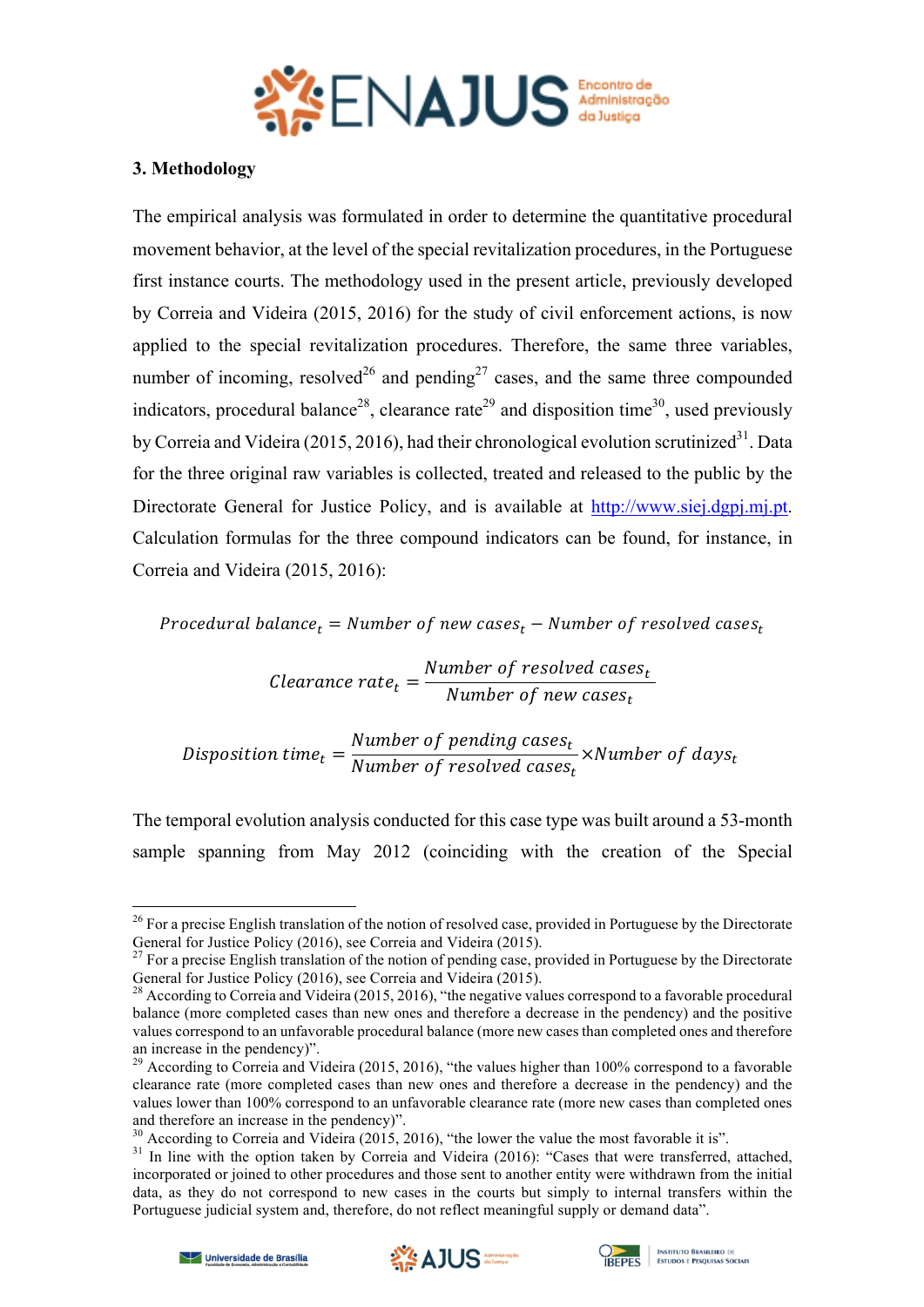

Revitalization Procedure) to September 2016. 23 of these 53 months, from May 2012 to March 2014, postdate *Troika's* arrival and predate *Troika's* departure (*Troika's* period); the remaining 30 months, from April 2014 to September 2016, postdate *Troika's* departure from the country (post-*Troika's* period).

As not all the monthly data, for each category (*Troika's* and post-*Troika's*), follow normal distributions, the authors opted for the application of the non-parametric test of Mann-Whitney instead of the comparison of two means parametric test<sup>32</sup>. The investigation hypothesis can be stated as follows:

H0: The *Troika's* period and post-*Troika's* period datasets for special revitalization procedures have equal medians.

H1: The *Troika's* period and post-*Troika's* period datasets for special revitalization procedures do not have equal medians.

# **4. Results**

The present analysis was developed in two phases, both of them based on the methodology previously adopted by Correia and Videira (2015, 2016). Sub-phase (1) presents a robust statistical description that constitutes a first-instance body of evidence for the results not only in the *Troika's* periods but also in the post-*Troika's* period. Subphase (2), on the other hand, makes use of statistical tests to unambiguously confirm the results put forward by the statistical description sub-phase.

# **1) Descriptive Statistics**

The chronological evolution of the number of incoming and resolved special revitalization procedures in Portugal's first-instance courts, between May 2012 and September 2016, can be observed in figure 1. Seasonality is an inherent feature of the data presented on figure 1 due to the customary judicial vacation period (predominantly noticeable in August). This effect is particularly intense in 2014.





<sup>&</sup>lt;u> Andrew Maria (1989)</u>  $32$  Significance level of 0.05 (5.00%) for the Mann-Whitney test. Other examples of application of the Mann-Whitney test can be found in Correia *et al*. (2013), Correia and Catarino (2016) or Catarino and Correia (2016).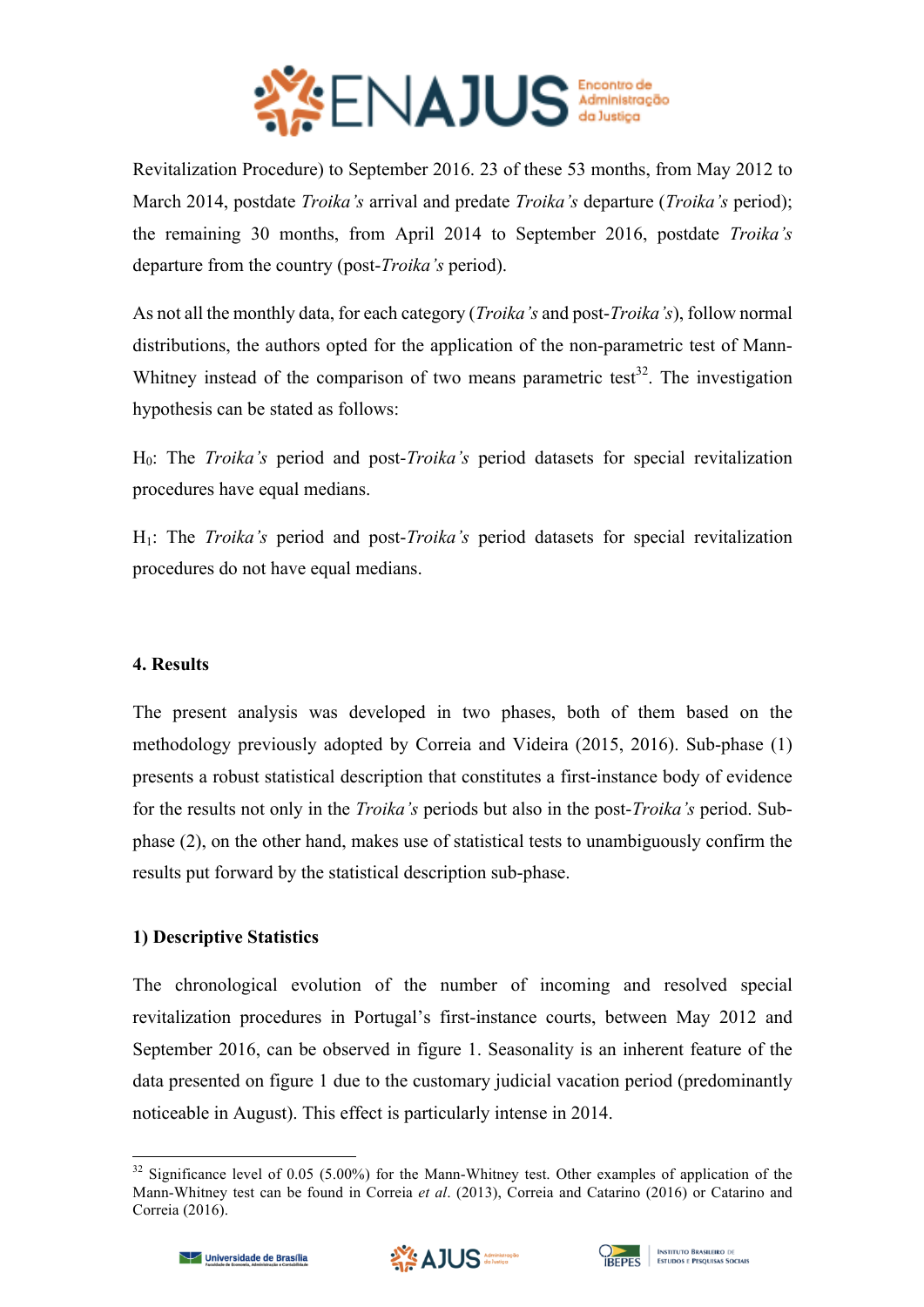

**Figure 1- Incoming and completed special revitalization procedures, between May 2012 and September 2016**



To mitigate the seasonality effects and obtain a less influenced interpretation, the data was adjusted to compensate for the seasonality effects<sup>33</sup>. Figure 2 presents the monthly numbers of incoming and resolved special revitalization procedures, between May 2012 and September 2016, adjusted to compensate for seasonality.





 $33$  The adopted seasonality adjustment procedure was the same as can be seen in Correia and Videira (2015, 2016). Note that the calculations of the procedural balance, clearance rate and disposition time, presented in figures 3, 4 and 5, respectively, are based on the values of incoming and resolved cases displayed in figure 2. Note, as well, that pending bankruptcy, insolvency and corporate recovery actions are not prone to seasonality effects and, therefore, that particular data series was not adjusted according to seasonality.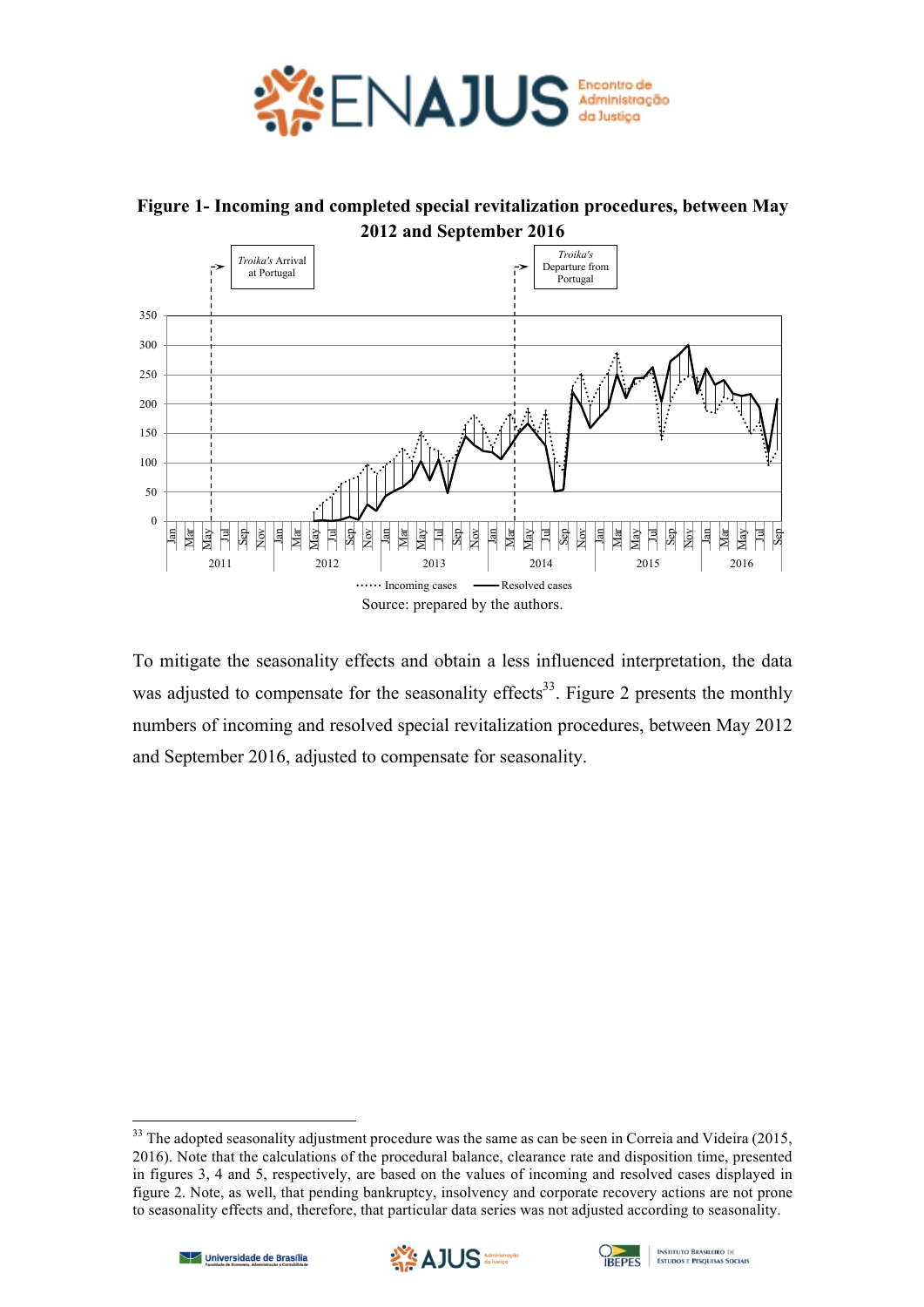

**Figure 2 – Incoming and completed special revitalization procedures, adjusted according to the seasonality, between May 2012 and September 2016**



The procedural balance adjusted according to seasonality is, for the period in question, charted in figure 3. An apparent change in trend, initiated between roughly 1.5 years after the end of the adjustment program, is observable during the post-*Troika's* period. Of the 53 months considered in the analysis, 19 presented favorable procedural balances. Of those 19 months, 2 (or 10.5%) were recorded in the *Troika's* period and 17 (or 89.5%) were recorded in the post-*Troika's* period. More remarkable, though, is the fact that in the 23 months covering the *Troika's* period 8.7% (2 months) presented favorable procedural balances and in the 30 months covering the post-*Troika's* period, a majority 56.7% (17 months) presented favorable procedural balances.





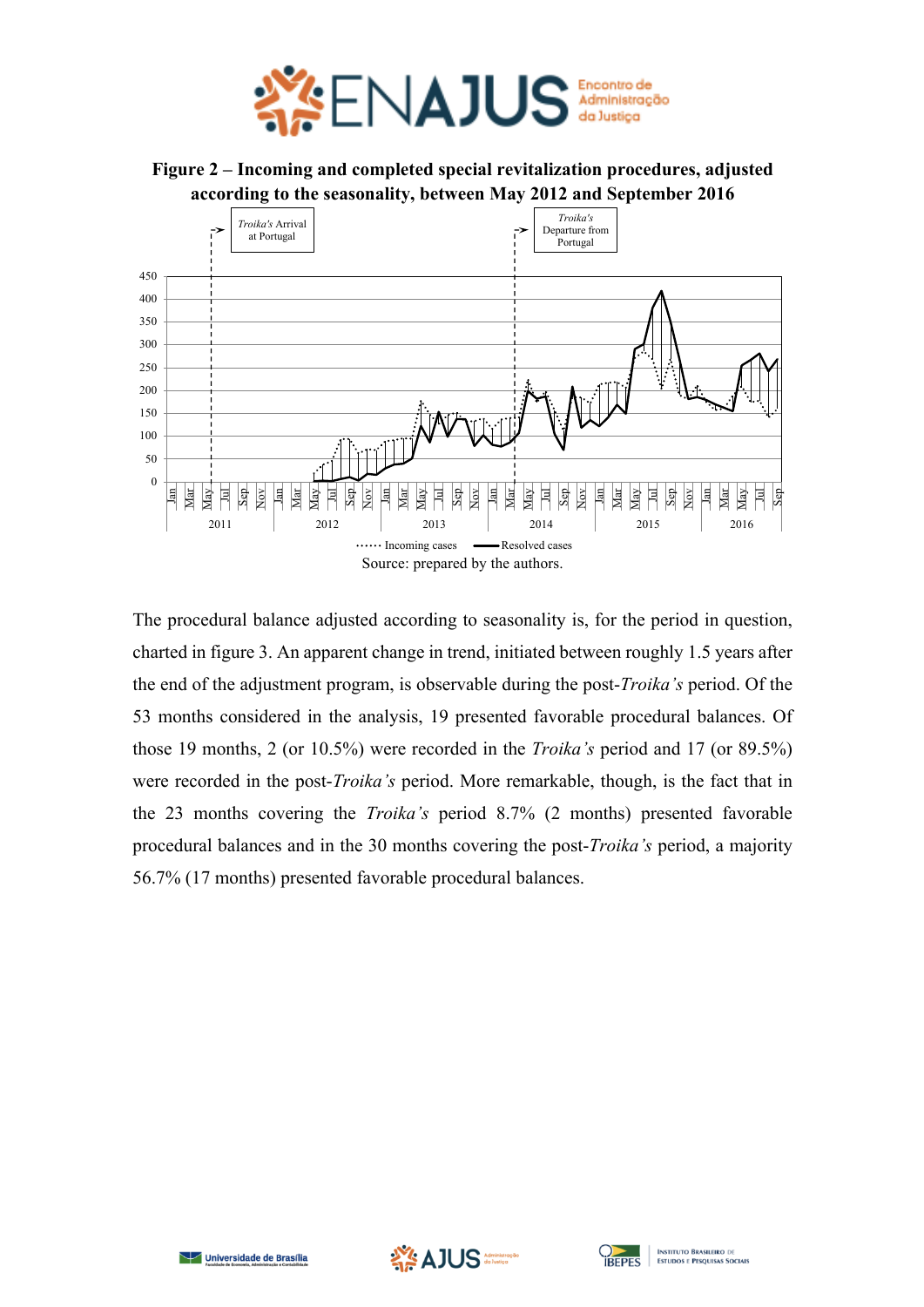

**Figure 3 – Procedural balance for the special revitalization procedures, adjusted according to the seasonality, between May 2012 and September 2016**



The clearance rate adjusted according to seasonality, for the case type in study, between May 2012 and September 2016, is plotted in figure 4. The positive change in trends is more noticeable from May 2015 onward, after the *Troika's* departure. Of the 53 months considered in the analysis, 19 presented favorable clearance rates (above 100%). Of those 19 months, 2 (or 10.5%) were recorded in the *Troika's* period and 17 (or 89.5%) were recorded in the post-*Troika's* period. More remarkable, as was the case with the procedural balance, is the fact that in the 23 months covering the *Troika's* period 8.7% (2 months) presented favorable clearance rates and in the 30 months covering the post-*Troika's* period, a majority 56.7% (17 months) presented favorable clearance rates.





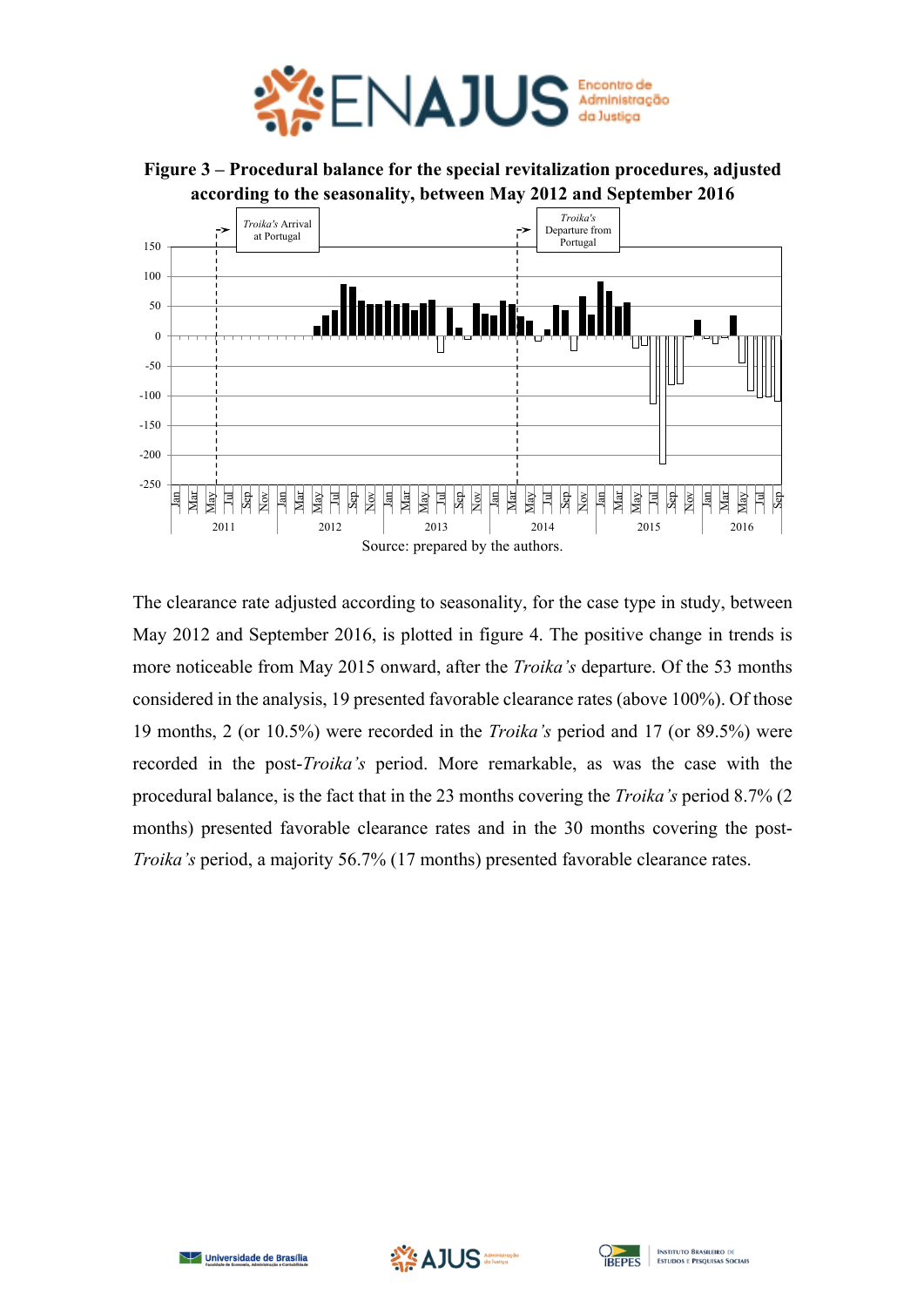

**Figure 4 – Special revitalization procedures clearance rate, adjusted according to the seasonality, between May 2012 and September 2016**



In turn, the disposition time adjusted according to the seasonality, for the case type in question, between May 2012 and September 2016, is plotted in figure 5. As for the previously applied compound indicators, a change in trend is observable particularly from May 2015 forward. Of the 53 months considered in the analysis, 19 presented disposition times under 180 days. Of those 19 months, 4 (or 21.1%) were recorded in the *Troika's* period and 15 (or 78.9%) were recorded in the post-*Troika's* period. More noteworthy is the fact that in the 23 months comprising the *Troika's* period only 4 months (17.4%) presented disposition times under 180 days and in the 30 months spanning the post-*Troika's* period 15 months (50.0%) presented disposition times under 180 days.



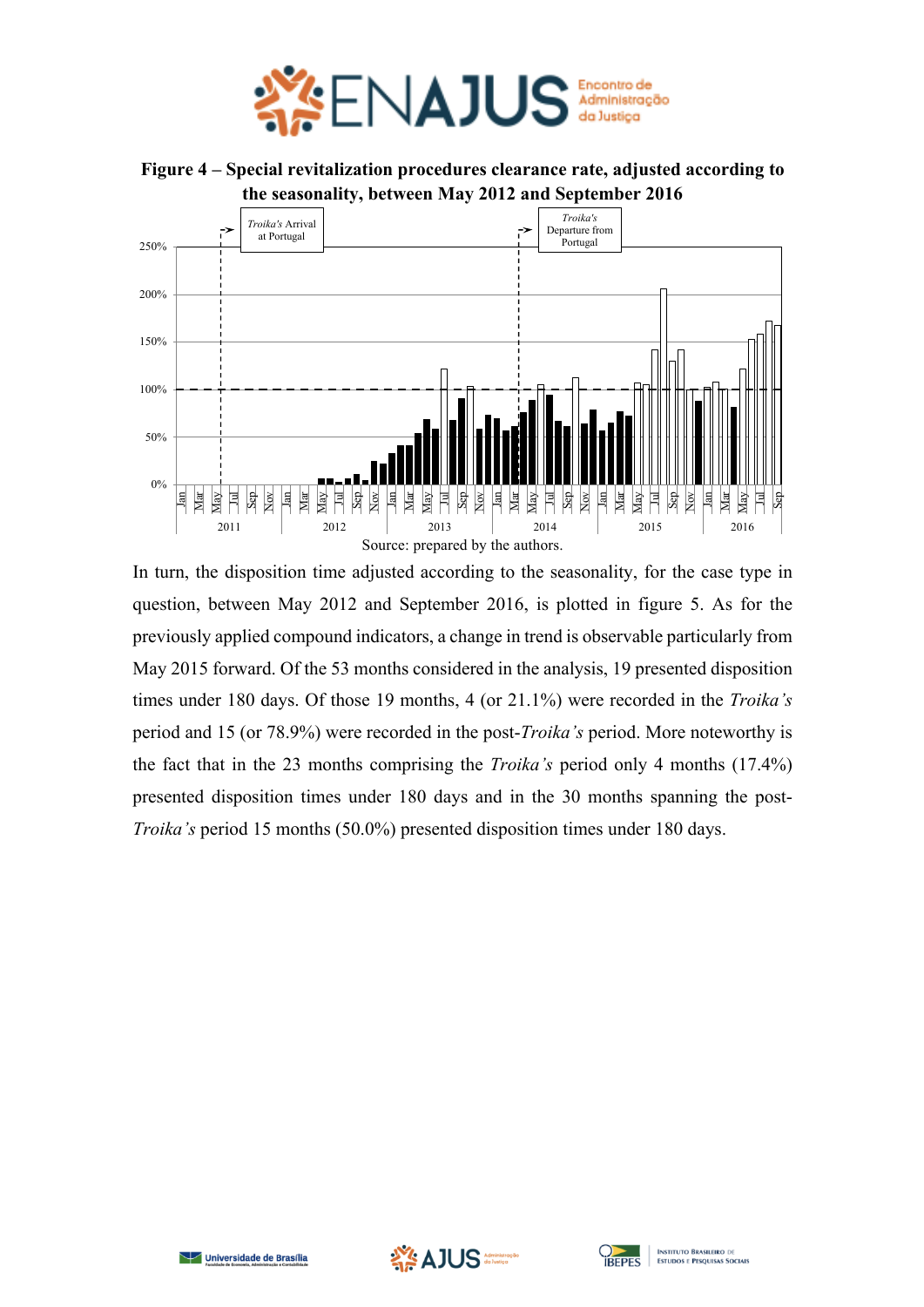

**Figure 5 – Special revitalization procedures disposition time, adjusted according to the seasonality, between May 2012 and September 2016**



The information presented in the previous 5 figures constitute a body of convergent evidence. A careful examination of the figure 6, allows for the corroboration of the previously presented results. The *Troika's* arrival at Portugal and the respective adjustment program induced the creation of the Special Revitalization Procedure. A steady (and expectable) increase of pendency for special revitalization procedures followed: not to be matter of simple coincidence. After the *Troika's* departure from Portugal, and for a period spanning a little more than a year, pendency continued to rise, in part as a result of the Judicial Map Reform, enforced by Decree-Law 49/2014<sup>34</sup>. Subsequently the number of pending special revitalization procedures started a steady decline trend, lasting (at least) until September 2016 (the most recent month covered by the article's data).





<sup>&</sup>lt;sup>34</sup> Portugal (2014). At an early stage the Organizational Law of the Judiciary System, Law number 62/2013 of 26th August (Portugal, 2013) had three main focus of action: adopting a new model of district management, adapting the territorial basis of judicial districts to the society's needs, and promoting and increase in specialized jurisdictions. At a later stage, Decree-Law number  $49/2014$ , of  $27<sup>th</sup>$  March (Portugal, 2014), which regulated the Organizational Law of the Judiciary System, Law number 62/2013, of 26th August, established the applicable regime for the organization and functioning of the judicial courts, focusing on: the simplification of judicial procedures, the reduction of pending actions and the judicial system quality improvement.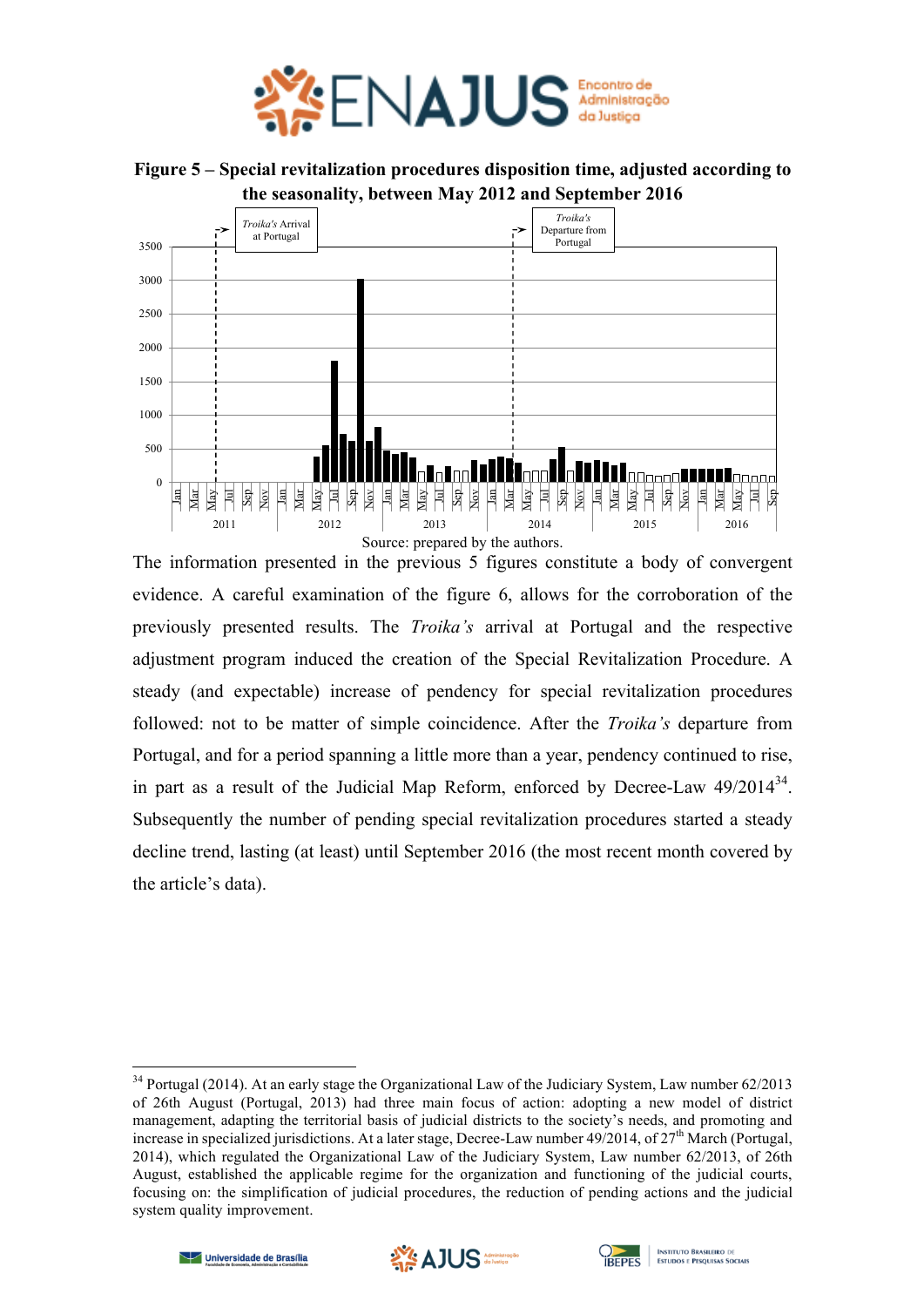



**Figure 6 – Pending special revitalization procedures, May 2012 and September** 

The data gives rise to a stimulating and pertinent interrogation: do the analyzed indicators present dissimilar characteristics for the *Troika's* and post-*Troika's* periods, at a statistical level? If that is the case, the dissimilarities should not be solely attributed to random variations of the phenomena at study and should, rather, be viewed as consequence of the judiciary and the justice administration continued adaptation to the 2011 MoU challenges.

## **2) Hypothesis Testing**

Considering that normal data distributions were not guaranteed for all of the six variables (presented in figures 1 to 6), the use of parametric tests to compare the sets of data form the two analyzed periods would have been inadequate. Instead, it was necessary to apply the non-parametric test of Mann-Whitney in order to determine whether these sets of data originated from the same population (null hypothesis) or, originated from distinct populations (alternative hypothesis), considering a level of significance of 0.05. The results of the Mann-Whitney test for the six variables can be found in table 1.



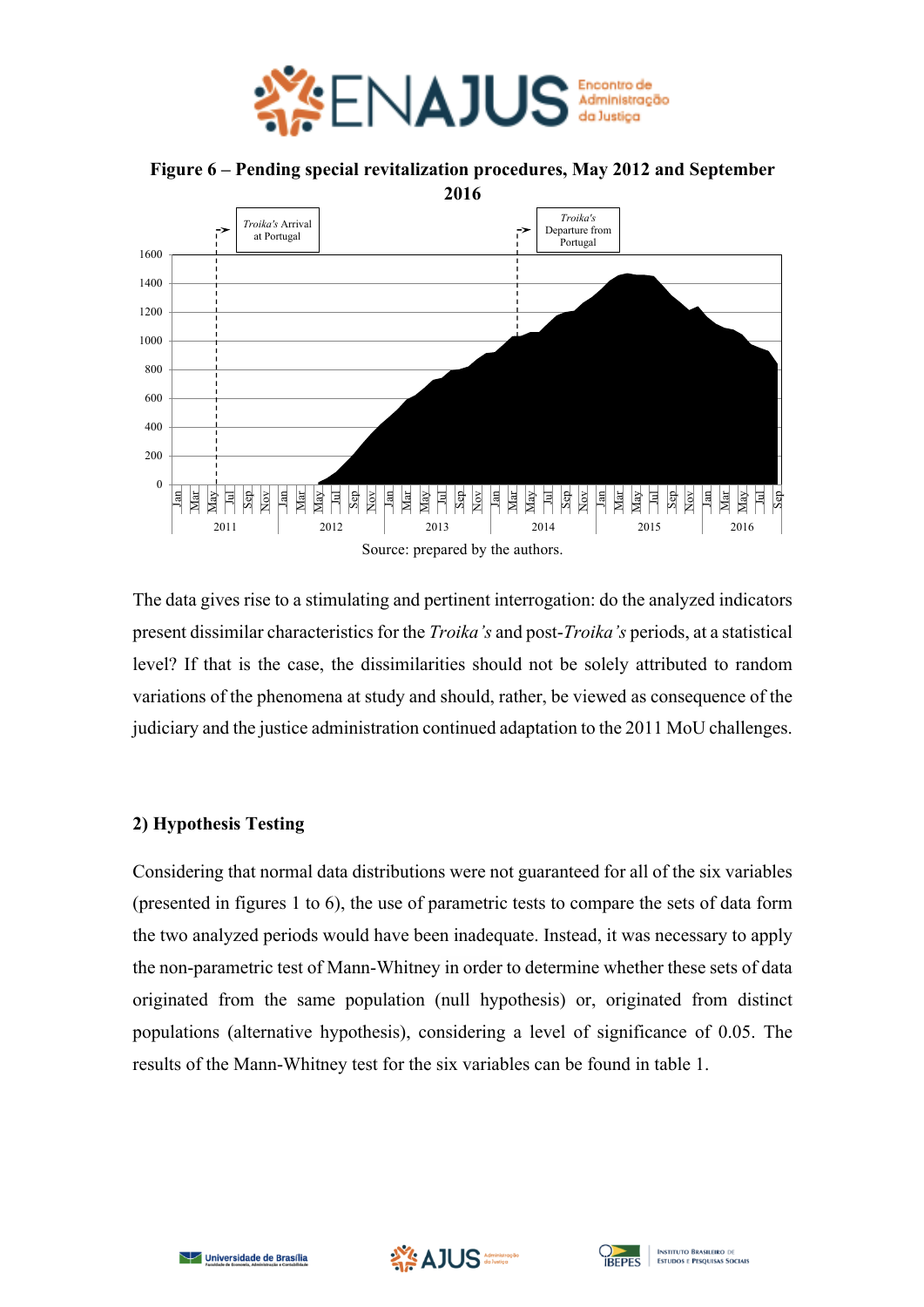

## **Table 1 – Results for the Mann-Whitney test for the "***Troika's* **period" and "post-***Troika's* **period"**

|                                   | Incoming* | Completed* | Pending  | Procedural<br>balance* | Clearance<br>rate* | <b>Disposition</b><br>time* |
|-----------------------------------|-----------|------------|----------|------------------------|--------------------|-----------------------------|
| <b>MANN-WHITNEY</b><br>test value | 28,000    | 32,000     | 10.000   | 144,000                | 74,000             | 107,000                     |
| Z value                           | $-5.689$  | $-5.617$   | $-6.012$ | $-3.607$               | $-4,863$           | $-4,271$                    |
| <i>p-value</i> (2-tailed)         | 0,000     | 0,000      | 0,000    | 0,000                  | 0,007              | 0,000                       |
| $\cdots$<br>$\sim$<br>$\sim$ 1    |           |            |          |                        |                    |                             |

Source: prepared by the authors. \* Values adjusted for seasonality.

The null hypothesis of the Mann-Whitney test was rejected (p-values < 0.05) for all variables. That is equivalent to saying that, for all the considered variables,  $H_1$  was validated. Consequently, one can conclude that the two sets of data do not come from the same population.

The above results constitute an important contribute to the understanding of the behavior of this particular type of actions.

Regarding the median<sup>35</sup> of incoming actions adjusted for seasonality, the value recorded during the *Troika's* stay in Portugal was of 95 incoming cases per month and of 187 incoming cases per month after the departure of *Troika* from Portugal. The median increase of more roughly 92 incoming cases per month after the departure of *Troika* from Portugal, when compared with the *Troika's* period, signals a statistically significant increase in society's demand for the resolution of this type of actions.

A similar behavior can be observed for the completed special revitalization procedures. The two periods are statistically different: median of 51 completed cases per month during *Troika's* stay in Portugal and of 184 completed cases per month after the departure of Troika from Portugal. The median increase of roughly 133 completed cases per month after the departure of *Troika* from Portugal, when compared with the *Troika's* period, signals a statistically significant improvement in the number of completed cases (the supply of the judicial system), a determinant factor impacting the outcomes of this analysis remaining variables.

The results presented above concur overall with the results obtained in terms of pendency, which begin to be clearly visible about 1.5 years after the *Troika's* departure from





<sup>&</sup>lt;sup>35</sup> Medians must be used instead of means, for all indicators, given that data distributions are not Normal (Gaussian).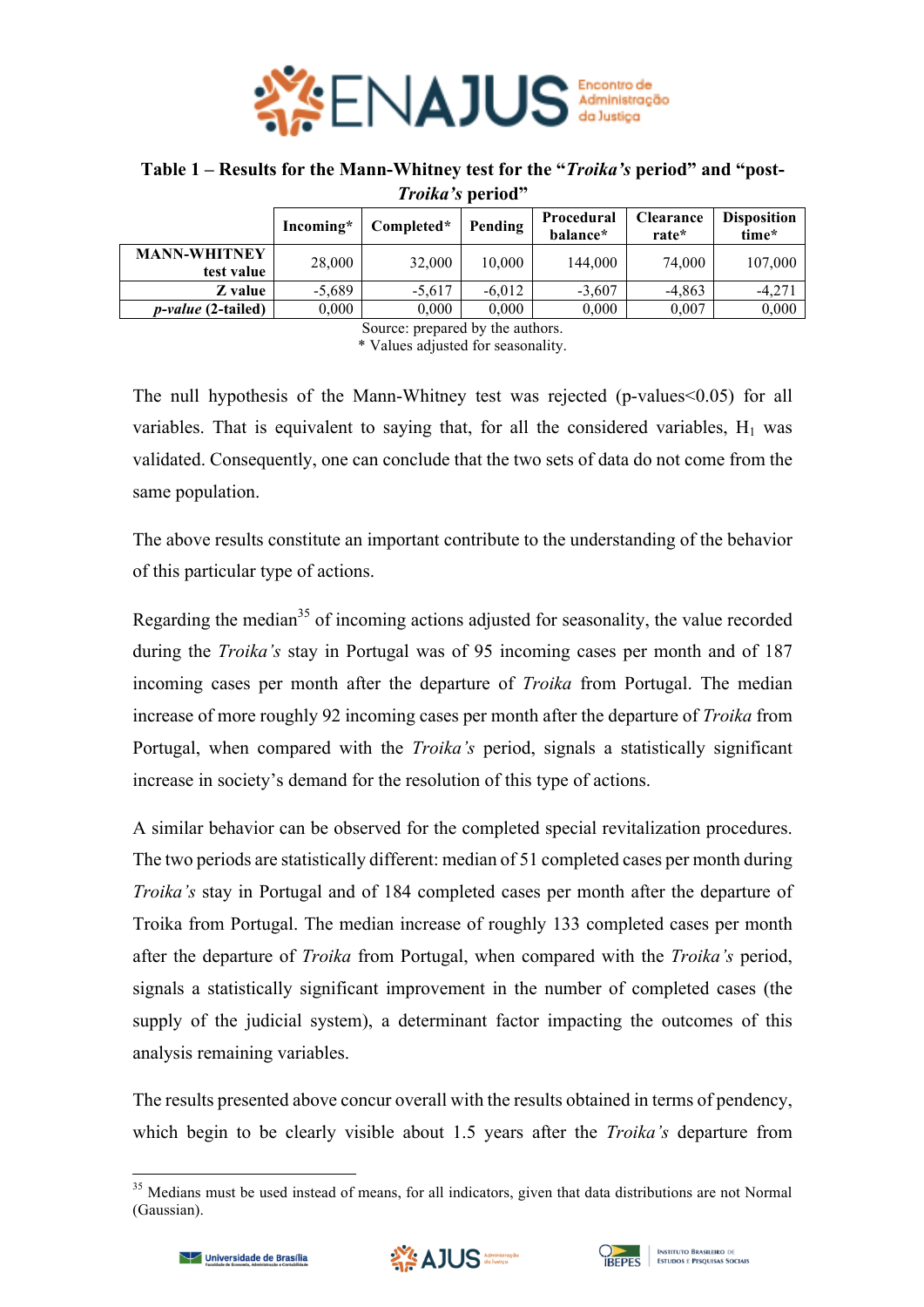

Portugal. Nevertheless, the low starting point and the persistent rise in the number of pending cases in the May 2012 - May 2015 period result in a statistically significant difference of roughly 583 units in the medians of the pending cases for each of the two periods (median of 1205 pending cases in the *Troika's* period and of 622 pending cases in the post-*Troika's* period).

For the procedural balance, adjusted for seasonality, it is also possible to conclude that there is a statistically significant difference over the *Troika's* and post-*Troika's* periods, with the difference of -57 units between these two periods statistically suggesting an improvement in the median procedural balance for special revitalization procedures (median of +54 cases per month (unfavorable) during *Troika's* stay in Portugal and of -3 cases per month (favorable) after the departure of *Troika* from Portugal). It is also important do highlight that the sign differences constitute a relevant qualitative progress for the results $36$ .

The clearance rate adjusted for seasonality does show signs, also, of a statistically significant difference over the *Troika's* and post-*Troika's* periods, with the difference of 47.8 percentage points between these two periods statistically exposing an important improvement in the clearance rate for special revitalization procedures (median of 54.0% (unfavorable) during *Troika's* stay in Portugal and of 101.8% (favorable) after the departure of *Troika* from Portugal). Again, it is important to highlight that the above 100% results for the clearance rate constitute a relevant qualitative progress for the results $37$ 

Lastly, the disposition time, adjusted for seasonality, shows signs of a statistically significant difference over the *Troika's* and post-*Troika's* periods, with the difference of 191 days between these two periods statistically exposing a relevant improvement in the disposition time for special revitalization procedures (median of 378 days during *Troika's* stay in Portugal and of 187 days after the departure of *Troika* from Portugal). It is important to highlight that the decrease in the disposition time backs up the case in favor of the existence of some celerity gains in the judicial system's handling of special revitalization procedures (the decrease of 191 days in the disposition time between the





 $36$  The  $+$  sign accompanies unfavorable procedural balances results and a pendency increase. The  $-$  sign accompanies favorable procedural balances results and a pendency decrease.

<sup>&</sup>lt;sup>37</sup> Implying a reduction of pendency.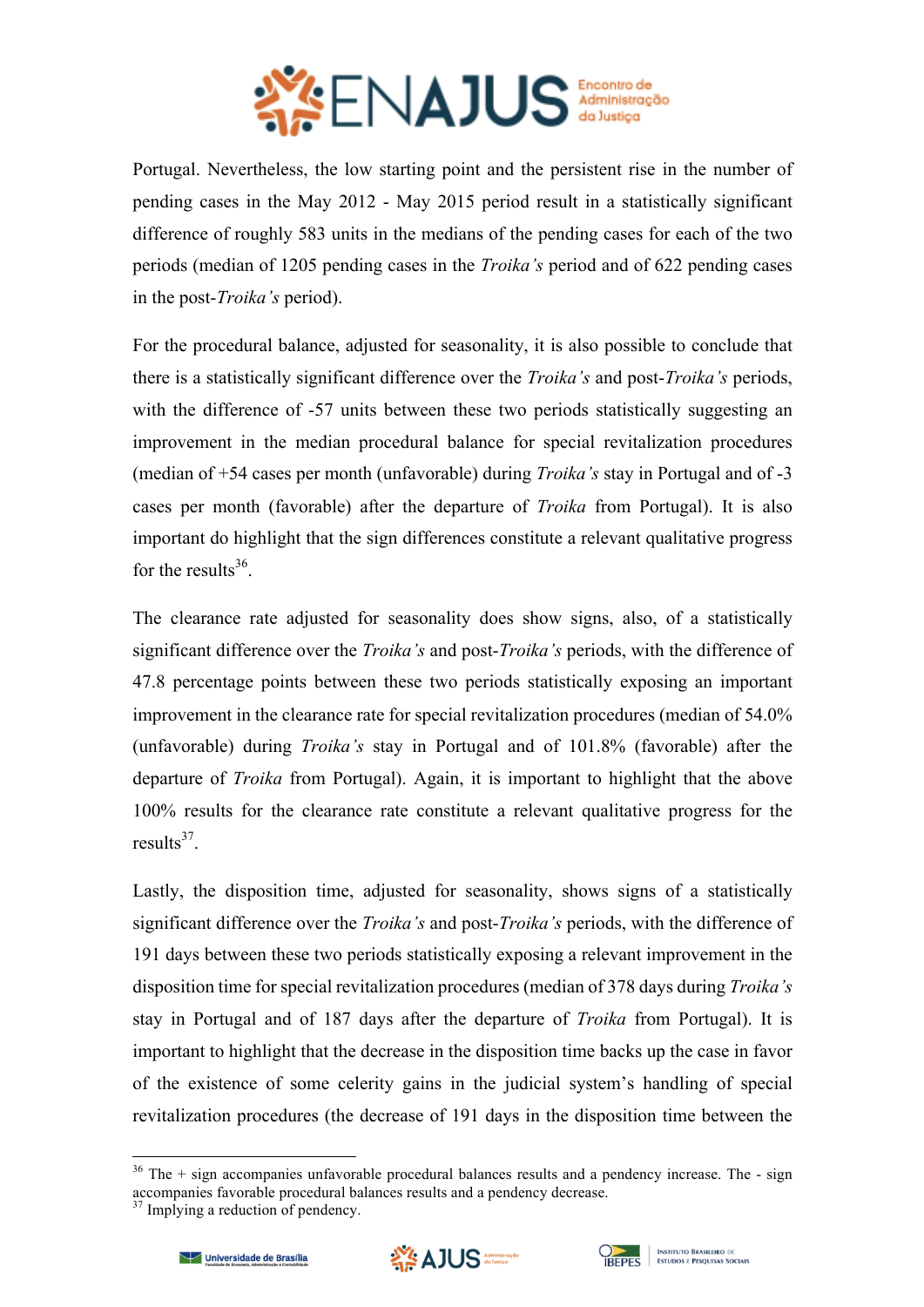

*Troika's* period and the post-*Troika's* period corresponds to a decrease of roughly six months and eleven days for this variable).

Therefore, all indicators considered, the results presented in phases 1) and 2) of this analysis (descriptive statistics and hypothesis testing) are convergent.

## **6. Discussion and Conclusions**

At the moment of the establishment of The Memorandum of Understanding on Specific Economic Policy Conditionality  $(MoU)^{38}$ , the institutions framed in the Portuguese justice sector started the process of implementation of the prescribed measures. At that time, and with the creation of the special revitalization procedures, the judicial system was faced with a new type of civil action, one closely related to the economic and financial crisis that had swept across Europe.

After the relatively recent completion of the economic and financial assistance program, it is already possible to conclude through evidences of statistical data analysis that the *Troika's* inspired Portuguese government interventions made an impact in the judicial system. Evidence suggests the implemented public policies produced not only short term positive results but enduring ones as well.

In the period comprised from March 2014 to September 2016 (post-*Troika's* period), the statistical evidence is straightforward: society's demand for special revitalization procedures stabilized and the previous period increase was halted (in all probability as a result of improved economic and financial conditions); the judicial system's supply for such actions has improved in the post-*Troikas's* period; and the number of pending special revitalization procedures starts to show signs of a consistent decline. As a consequence, performance indicators such as disposition time, clearance rate or procedural balance improved quantitatively and qualitatively after the *Troika's* departure. It seems perfectly reasonable to conclude, given the previously presented empirical arguments, that the Portuguese special revitalization procedures public policy implementation constitutes a moderately successful story, in line with results reported by Correia and Videira (2015,





 $38$  Portugal (2011).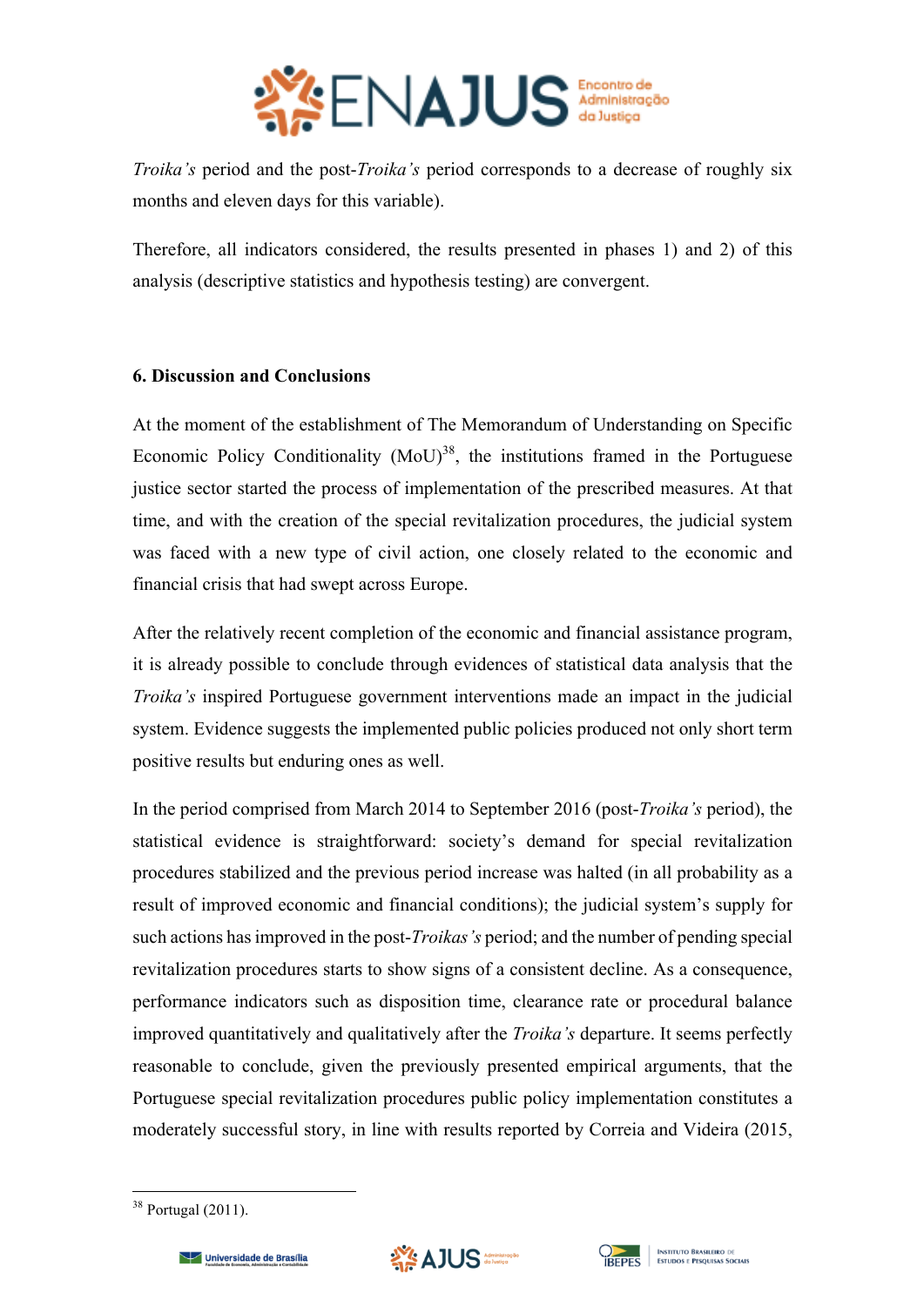

2016) for the civil enforcement actions, although with considerably less voluminous outcomes. The statistically significant positive results are easily measurable 30 months after the Troika's departure from the country.

Following Correia and Videira (2016) approach, "we leave to others the task of analyzing to what measure and extent these results constitute evidence of a successful IMF, EC and ECB strategy toward countries that beneficiated from financial assistance".

Future studies should carry out similar empirical studies for other types of actions specifically targeted in the MoU, particularly, for the bankruptcy, insolvency and corporate recovery actions, given their close link to the special revitalization procedures. It is also suggested for future studies to continue the quantitative monitoring of the performance of special revitalization procedures, in order to accumulate a comprehensive historic that will allow to determine whether the Portuguese justice sector behavior, observed following the MoU implementation, is confined to a short time interval or will spread into the near and distant future.

## **Bibliographic References**

ARAÚJO, J.; BRANCO, J. (2009). Implementing Performance-Based Management in the Traditional Bureaucracy of Portugal. *Public Administration*, 87 (3): 557-573. DOI: 10.1111/j.1467-9299.2009.01762.x

AMBACH, P.; RACKWITZ, K. (2013). A Model of International Judicial Administration? The Evolution of Managerial Practices at the International Criminal Court. *Law and Contemporary Problems*, 76 (3-4): 119-161. Available at: http://scholarship.law.duke.edu/lcp/vol76/iss3/4

BECHTEL, M.; HAINMUELLER, J.; MARGALIT, Y. (2014). Preferences for International Redistribution: The Divide over the Eurozone Bailouts. *American Journal of Political Science*, 58 (4): 835-856. DOI: 10.1111/ajps.12079

BRANCO, S.; CARVALHO, J.; SILVA, T.; CORREIA, P. (2014). A Avaliação do Regime Jurídico da Litigância de Má-Fé em Portugal [Evaluation of Portugals' Legal



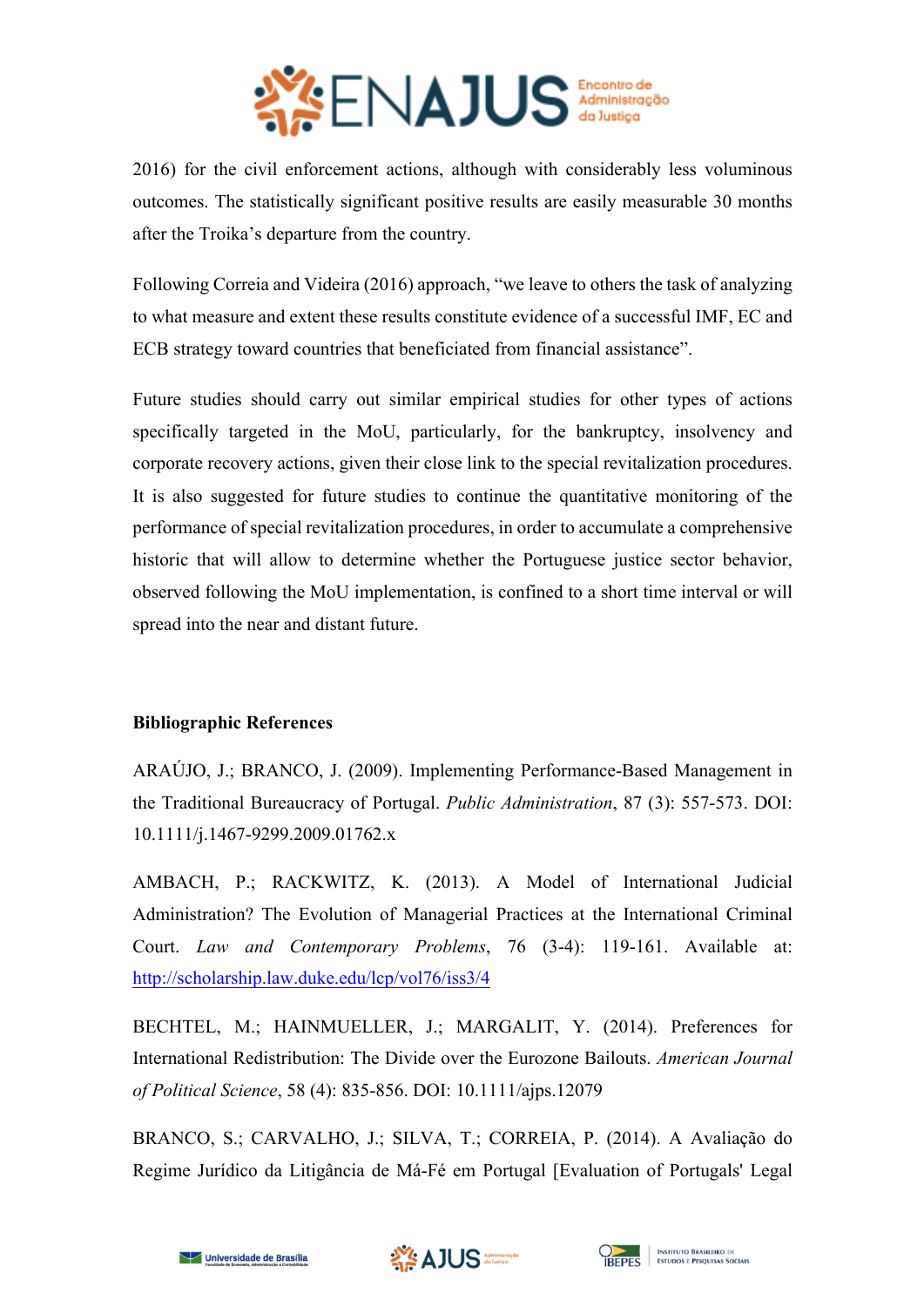

Regime on Bad-Faith Litigation]. *Revista Direito GV*, 10 (1): 347-364. DOI: 10.1590/S1808-24322014000100014

CATARINO, J.; CORREIA, P. (2016). Receitas Fiscais e Tributação Geral sobre o Consumo em Portugal: Um Estudo sobre Eventuais Assimetrias do Comportamento dos Sujeitos Passivos do Imposto no Final da Primeira Década do Século XXI [Tax Revenue and General Taxation on Consumption in Portugal: A Study on Eventual Behavior Asymmetries of Taxable Persons at the End of the First Decade of the 21st Century]. *Revista da FAE*, 19 (1): 6-17. Available at: https://revistafae.fae.edu/revistafae/article/download/62/56

CORREIA, P. (2011). Sobre o SIADAP, a Teoria Institucional e o Ministério da Justiça em Portugal. *Scientia Ivridica*, 60 (325): 101-130. Abstract available at: http://scientiaivridica.weebly.com/resumos-do-nordm-325.html

CORREIA, P. (2012). *O Impacto do Sistema Integrado de Gestão e Avaliação do Desempenho da Administração Pública (SIADAP) na Satisfação dos Colaboradores - O Caso dos Serviços do Ministério da Justiça em Portugal* [*The Impact of the Integrated System for Management and Performance Evaluation of Public Administration (SIADAP) in Employee Satisfaction – The Case of the Services of the Ministry of Justice in Portugal*]. PhD Thesis in Social Sciences (Specialization in Public Administration), Lisbon: Institute of Social and Political Sciences, University of Lisbon.

CORREIA, P. (2013). Igualdade de Género no Ministério da Justiça em Portugal: Evidências Estatísticas de Igualdade Homem-Mulher na Lealdade Laboral [Gender Equality in the Portuguese Ministry of Justice: Statistical Evidence of Man-Woman Equality in Work Loyalty]. *Direitos Fundamentais & Justiça*, 7 (23): 121-130. Available at: http://www.dfj.inf.br/Arquivos/PDF\_Livre/23\_Doutrina\_Estrangeira3.pdf

CORREIA, P. (2015). Análise de Dados sobre a Problemática do Género na Gestão de Recursos Humanos dos Serviços do Ministério da Justiça em Portugal: Um Ministério no Feminino? *Scientia Ivridica*, 64 (337): 97-110. Available at: http://capp.iscsp.ulisboa.pt/images/SI%20337%20-%20Pedro%20Correia%20- %20separata.pdf





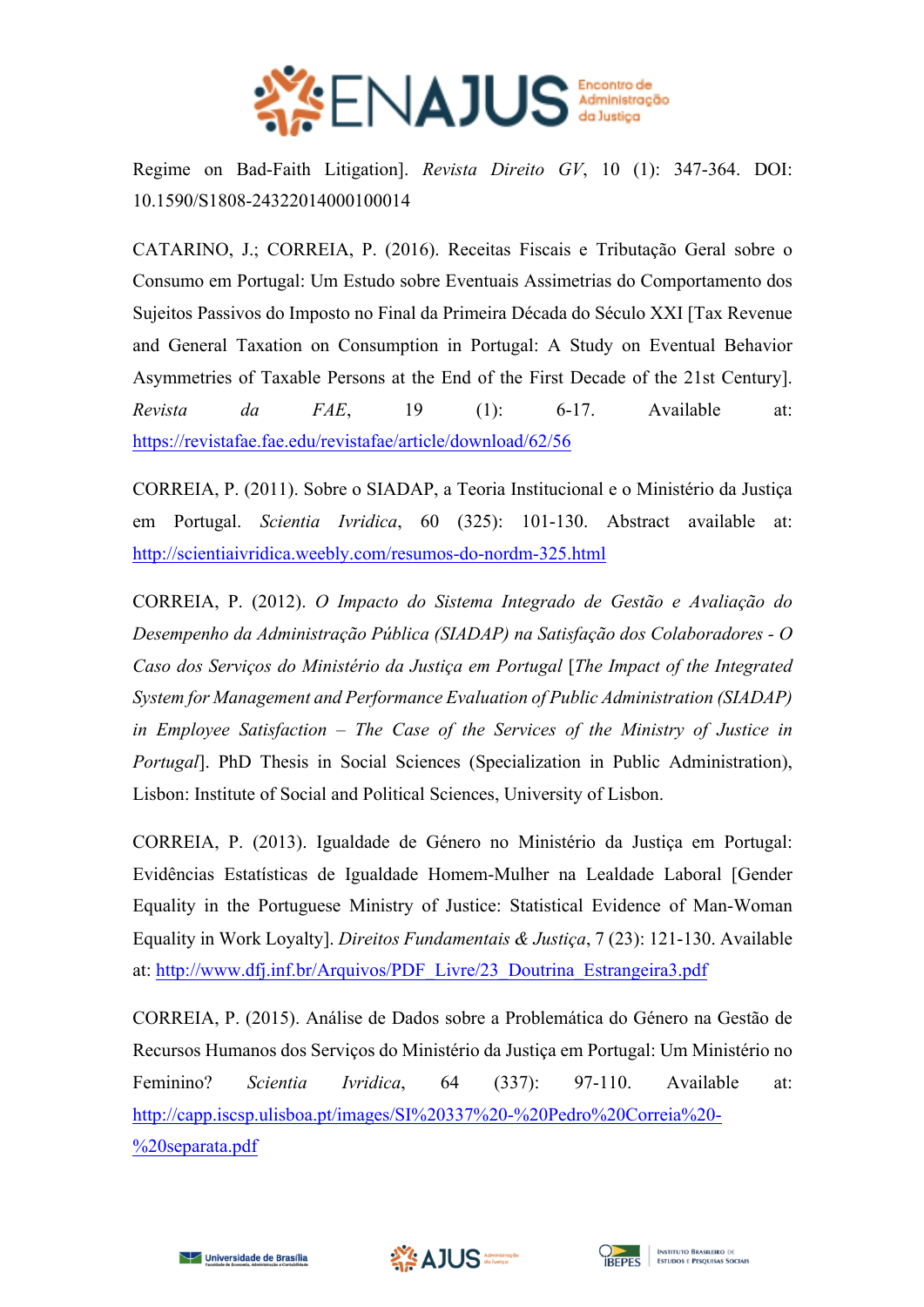

CORREIA, P.; BILHIM, J. (2014). A Antiguidade na Organização e a Satisfação Laboral dos Colaboradores do Ministério da Justiça em Portugal: Evidências de uma Relação em Forma de L e não em Forma de U. *Revista de Economia e Administração*, 13 (2): 159- 177. DOI: 10.11132/rea.2014.872

CORREIA, P; CATARINO, J. (2016). Ingreso Bruto Tributable del IVA: Evidencia de Diferenciación de los Municipios de la Costa Portuguesa [Gross Revenue for VAT Tax: Evidence of Differentiation at the Portuguese Littoral Municipalities]. *Revista del CLAD Reforma y Democracia*, 64: 225-246. Available at: http://old.clad.org/portal/publicaciones-del-clad/revista-clad-reformademocracia/articulos/064-febrero-2016/Correia.pdf

CORREIA, P.; JESUS, I. (2013). O Lugar do Conceito de Privacidade numa Sociedade Cada Vez Mais Orwelliana. *Direito, Estado e Sociedade*, 43: 135-161. DOI: 10.17808/des.43.372

CORREIA, P.; JESUS, I. (2014a). A Proteção de Dados Pessoais no Espaço de Liberdade, de Segurança e de Justiça da União Europeia [The Protection of Personal Data in the European Union's Area of Liberty, Security and Justice]. *Revista Brasileira de Segurança Pública*, 8 (2): 18-30. Available at: http://revista.forumseguranca.org.br/index.php/rbsp/article/download/385/177

CORREIA, P.; JESUS, I. (2014b). O Princípio da Proteção da Confiança em Tempos de Crise: O Acórdão N.º 509/02 do Tribunal Constitucional Português [The Principle of Protection of Legitimate Expectations – Judgment n. 509/02 of the Portuguese Constitutional Court]. *Revista Brasileira de Estudos Constitucionais*, 8 (28): 161-172. Available at: http://www.editoraforum.com.br/ef/index.php/conteudorevista/?conteudo=120826

CORREIA, P.; JESUS, I. (2014c). O Princípio do Nível de Proteção Mais Elevado: Análise do Artigo 53 da Carta dos Direitos Fundamentais da União Europeia à Luz do Acórdão Melloni [The Principle of the Highest Level of Protection: Analysis of Article 53 of the Charter of Fundamental Rights of the European Union in the Light of the Melloni Judgment]. *Estudios Constitucionales*, 12 (2): 275-300. DOI: 10.4067/S0718- 52002014000200009



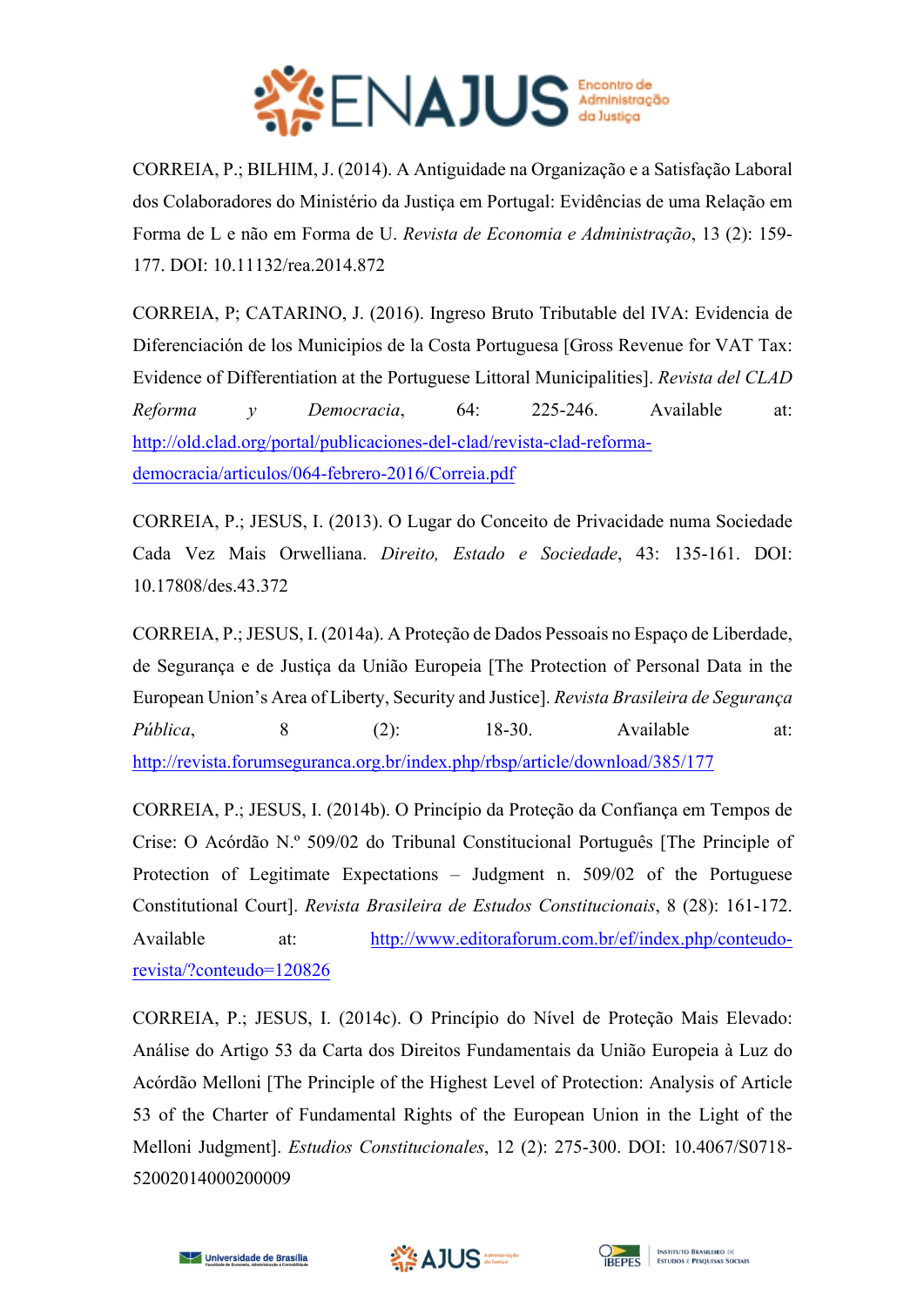

CORREIA, P.; JESUS, I. (2016a). Combate às Transferências Bancárias Ilegítimas pela Internet no Direito Português: Entre as Experiências Domésticas e Políticas Globais Concertadas [Combating Illegitimate Bank Transfers through the Internet in Portuguese Law: Between Domestic Experiences and Concerted Global Policies]. *Revista Direito GV*, 12 (2): 542-563. DOI: 10.1590/2317-6172201622

CORREIA, P.; JESUS, I. (2016b). O Direito Processual Tributário Português: Complexidade e Falta de Clareza de Articulação do Uso dos Meios Processuais [The Portuguese Tax Procedural Law: Complexity and Lack of Articulation Clarity in the Use of Legal Procedures]. *Revista Tributária e de Finanças Públicas*, 24 (127): 315-328. Available at: http://www.rt.com.br/marketing/hotsite/Revistas2014/RTrib.html

CORREIA, P.; JOAQUIM, J. (2013). O Regulamento das Custas Processuais Implicou uma Diminuição de Receitas para o Estado? – O Problema da Ausência de Avaliação Prévia de Impacto. *Scientia Ivridica*, 62 (331): 107-126. Abstract available at: http://scientiaivridica.weebly.com/sumaacuterio-nordm-331.html

CORREIA, P.; MOREIRA, M.; GARCIA, B. (2013). Igualdade de Género no Ministério da Justiça em Portugal: Evidências Estatísticas de Diferenças Homem-Mulher na Satisfação Laboral. *Scientia Ivridica*, 62 (333): 569-590. Abstract available at: http://scientiaivridica.weebly.com/uploads/5/2/1/6/5216250/resumos e palavraschave do n. 333.pdf

CORREIA, P.; SANTOS, S.; BILHIM, J. (2016). Clusters de Percepções sobre Cibersegurança e Cibercriminalidade em Portugal e as suas Implicações para a Implementação de Políticas Públicas nesse Domínio [Clusters of Perceptions about Cybersecurity and Cybercriminality in Portugal and their Implications for the Implementation of Public Policies in that Domain]. *Revista da FAE*, 19 (2): 22-37. Available at: https://revistafae.fae.edu/revistafae/article/download/98/308

CORREIA, P.; VIDEIRA, S. (2015). Troika´s Portuguese Ministry of Justice Experiment: An Empirical Study on the Success Story of the Civil Enforcement Actions. *International Journal for Court Administration,* 7 (1): 37-50. DOI: 10.18352/ijca.180



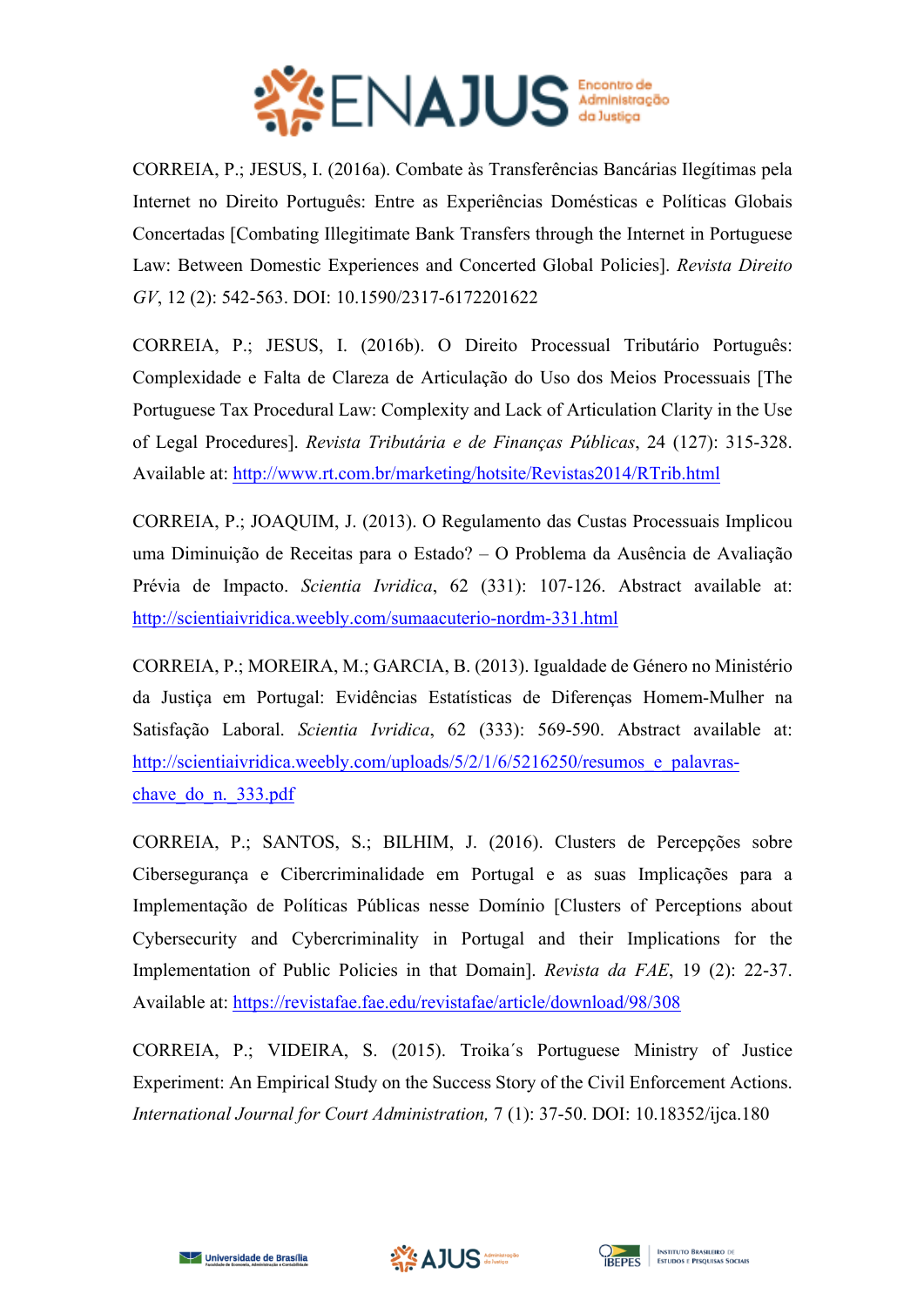

CORREIA, P.; VIDEIRA, S. (2016). Troika's Portuguese Ministry of Justice Experiment, Part II: Continued Positive Results for Civil Enforcement Actions in Troika's Aftermath. *International Journal for Court Administration*, 8 (1): 20-31. DOI: 10.18352/ijca.215

DIRECTORATE GENERAL FOR JUSTICE POLICY (2016). *Estatísticas da Justiça – Alguns Indicadores Estatísticos Sobre os Processos nos Tribunais Judiciais de 1ª Instância, 2007-2015*. Portugal: Ministry of Justice. Available at: http://www.dgpj.mj.pt/sections/siej\_pt/destaques4485/algunsindicadores\_2/downloadFile/file/Resultados\_2015\_20161028.pdf?nocache=147765999 8.74

EUROPEAN COMMISSION FOR THE EFFICIENCY OF JUSTICE (2016). European Judicial Systems – Edition 2016 (2014 data): Efficiency and Quality of Justice. Council of Europe. Available at: http://www.coe.int/t/dghl/cooperation/cepej/evaluation/2016/publication/CEPEJ%20Stu dy%2023%20report%20EN%20web.pdf

GOMES, C. (2007). The Transformation of the Portuguese Judicial Organization: Between Efficiency and Democracy. *Utrecht Law Review*, 3 (1): 101-111. DOI: 10.18352/ulr.39

GRUENING, G. (2001). Origins and Theoretical Basis of New Public Management. *International Public Management Journal*, 4 (1): 1-25. DOI: 10.1016/S1096- 7494(01)00041-1

GUIMARÃES, T.; CORREIA, P.; BILHIM, J.; AKUTSU, L. (2015). Governança em Tribunais de Justiça de Portugal: Adaptação e Validação de Escala de Medida. *Ciências e Políticas Públicas*, 1 (1): 25-46. Available at: http://capp.iscsp.ulisboa.pt/images/Ejournal/GOVERNANCA%20EM%20TRIBUNAIS .pdf

HOOD, C. (1991). A Public Management for All Seasons? *Public Administration*, 69 (1): 3-19. DOI: 10.1111/j.1467-9299.1991.tb00779.x

JESUS, I.; CORREIA, P. (2015). O Novo Regime de Proteção de Dados Pessoais na União Europeia [The New Personal Data Protection Regime in the European Union].



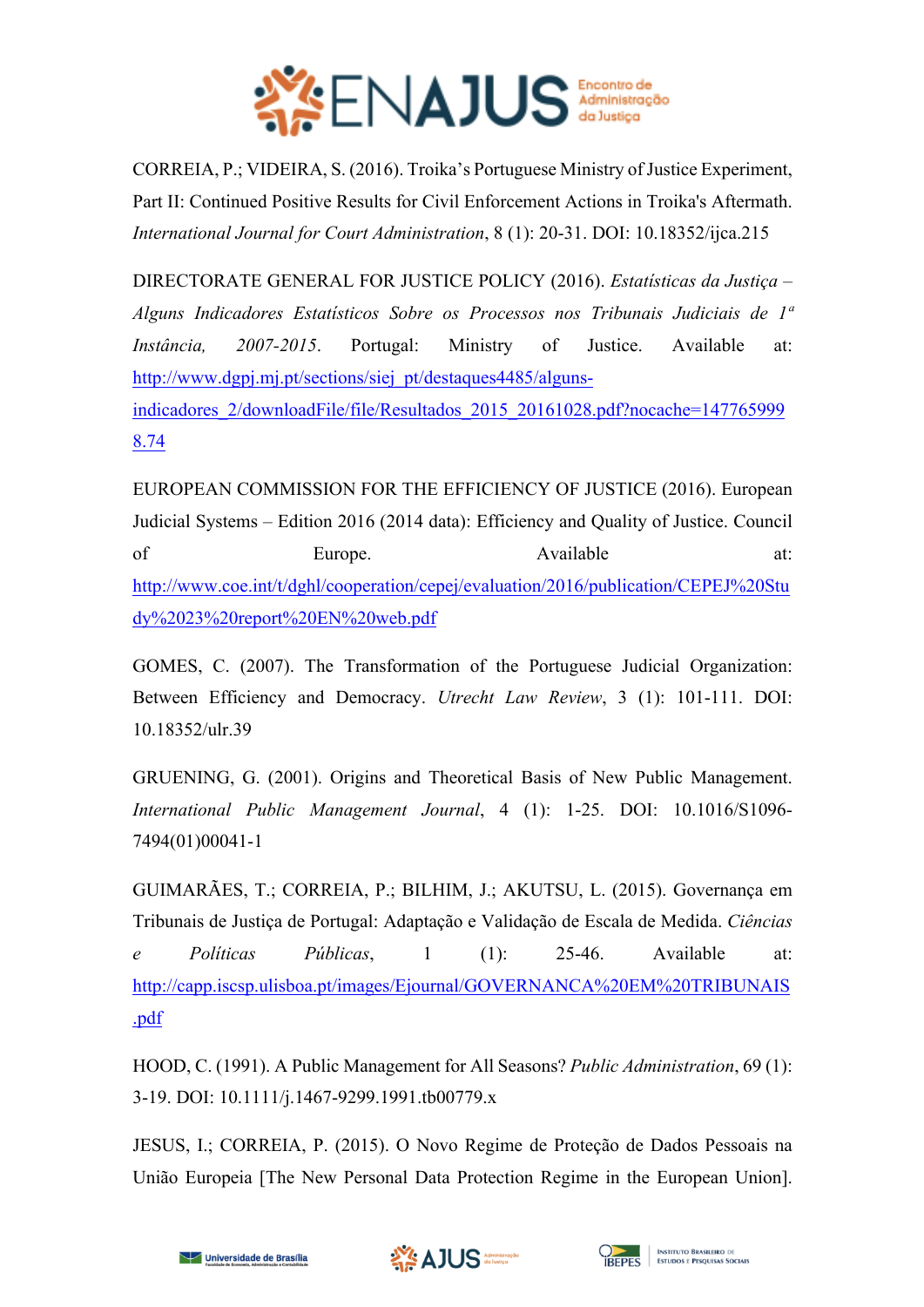

*Direitos Fundamentais & Justiça*, 9 (30): 23-32. Available at: http://www.dfj.inf.br/Arquivos/PDF\_Livre/30\_Doutrina\_Estrangeira\_02.pdf

LAPSEY, I. (2009). New Public Management: The Cruellest Invention of the Human Spirit? *Abacus*, 45 (1): 1-21. DOI: 10.1111/j.1467-6281.2009.00275.x

MADUREIRA, C; RODRIGUES, M. (2006). A Administração Pública do Século XXI: Aprendizagem Organizacional, Mudança Comportamental e Reforma Administrativa. *Comportamento Organizacional e Gestão*, 12 (2), 153-171. Available at: http://www.scielo.mec.pt/scielo.php?script=sci\_arttext&pid=S0872-96622006000200002&lng=pt&nrm=iso

MADUREIRA, C. (2015). A Reforma da Administração Pública Central no Portugal Democrático: Do Período Pós-Revolucionário à Intervenção da Troika [Reform of Portugal's Central Government in the Democratic Period: From Post-Revolutionary Stage to Troika's Intervention]. *Revista de Administração Pública*, 49 (3): 547-562. DOI: 10.1590/0034-7612129503

PEREIRA, M.; WEMANS, L. (2015). Determinants of Civil Litigation in Portugal. *Banco de Portugal Economic Studies*, 1 (1): 21-50. Available at: https://www.bportugal.pt/sites/default/files/anexos/pdf-boletim/reev1n1\_p.pdf

PEREIRA, M.; WEMANS, L. (2017). Productivity in Civil Justice in Portugal: A Crucial Issue in a Congested System. *Banco de Portugal Economic Studies*, 3 (1): 1-29. Available at: https://www.bportugal.pt/sites/default/files/anexos/pdf-boletim/reev3n1\_e.pdf

PORTUGAL (2011). Memorandum of Understanding on Specific Economic Policy Conditionality. Available at: http://ec.europa.eu/economy\_finance/eu\_borrower/mou/2011-05-18-mouportugal\_en.pdf

PORTUGAL (2012a). Decreto-Lei n.º 178/2012, de 3 de Agosto. *Diário da República*, 1.ª Série, 150: 4082-4086. Available at: https://dre.pt/application/file/179087

PORTUGAL (2012b). Lei n.º 16/2012, de 20 de Abril. *Diário da República*, 1.ª Série, 79: 2223-2231. Available at: https://dre.pt/application/file/a/552638